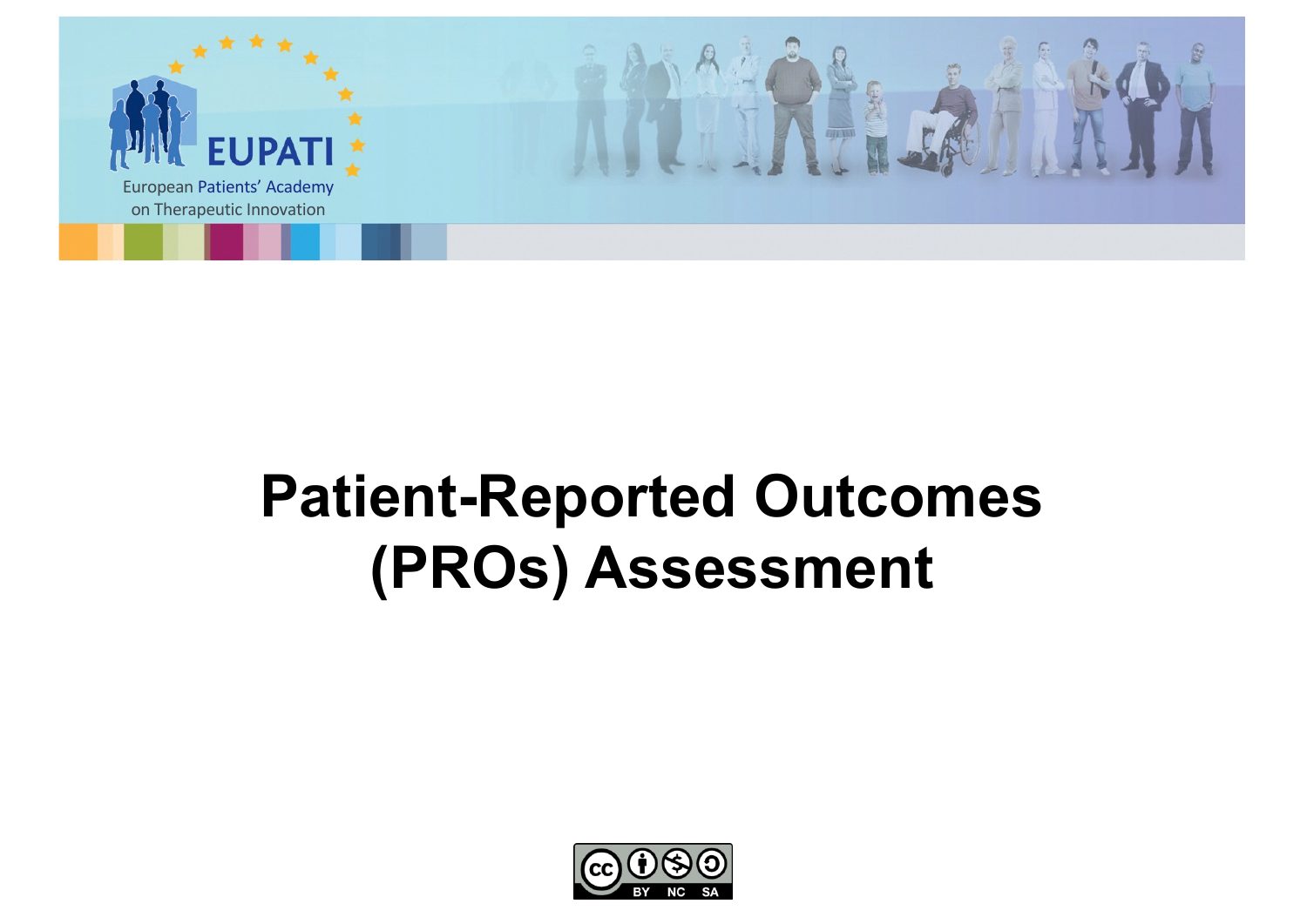## **Measures of Clinical Effectiveness**



- Measures of clinical effectiveness typically reflect outcomes that are important to patients, such as:
	- symptoms,
	- morbidity, or
	- mortality.
- Sometimes, outcomes e.g. a heart attack, a malignant growth (cancer), or death, can be identified and measured using a clinical definition by someone other than the patient.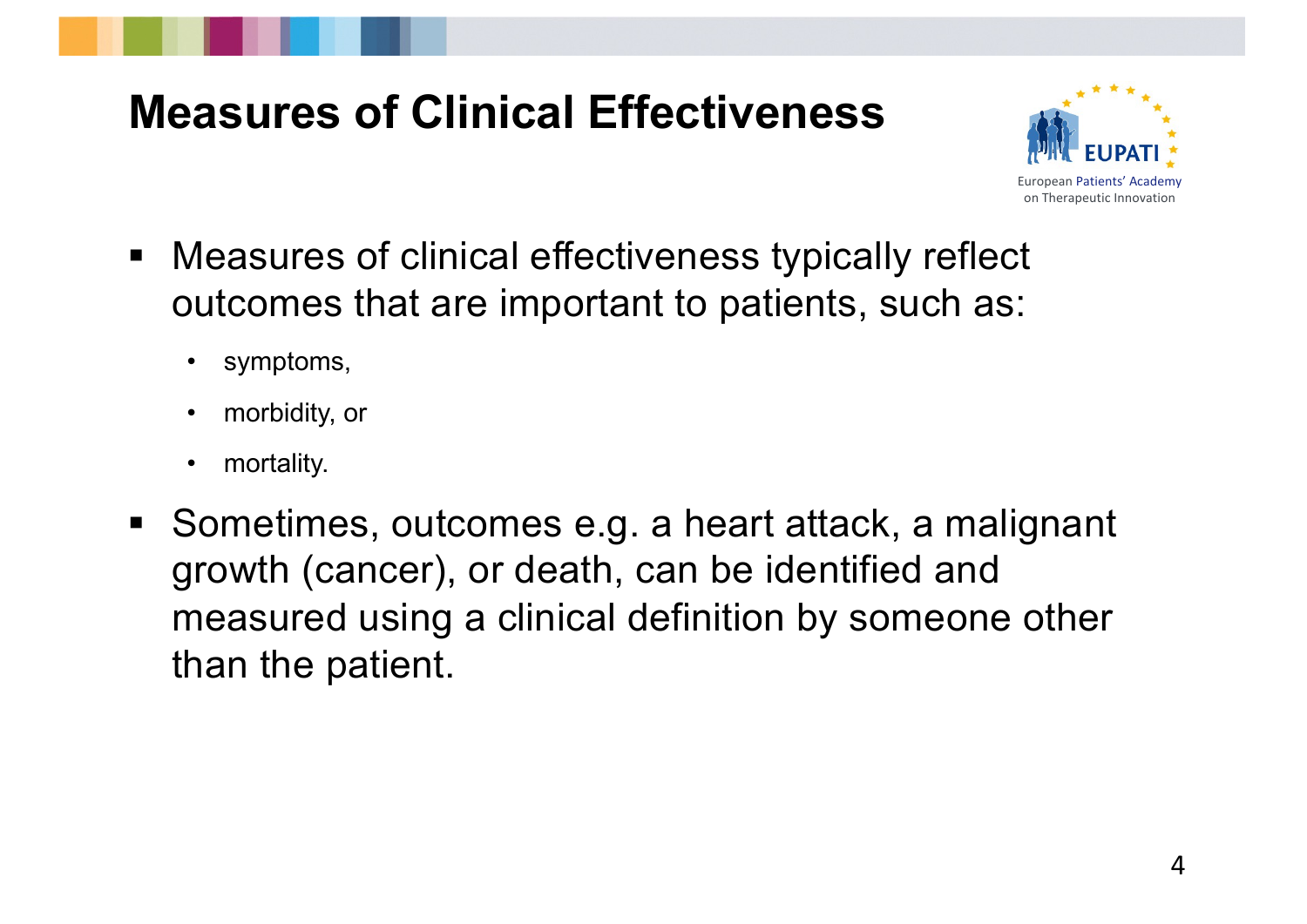#### **How does the patient feel?**



- There is increasing awareness that treatments should be clinically effective and economically efficient, but also acceptable and desirable to patients.
- Clinical effectiveness measures cannot measure how a patient feels or functions or what they want to achieve from a treatment.
- Measuring this element of acceptability requires patientbased evidence that includes measures of well-being.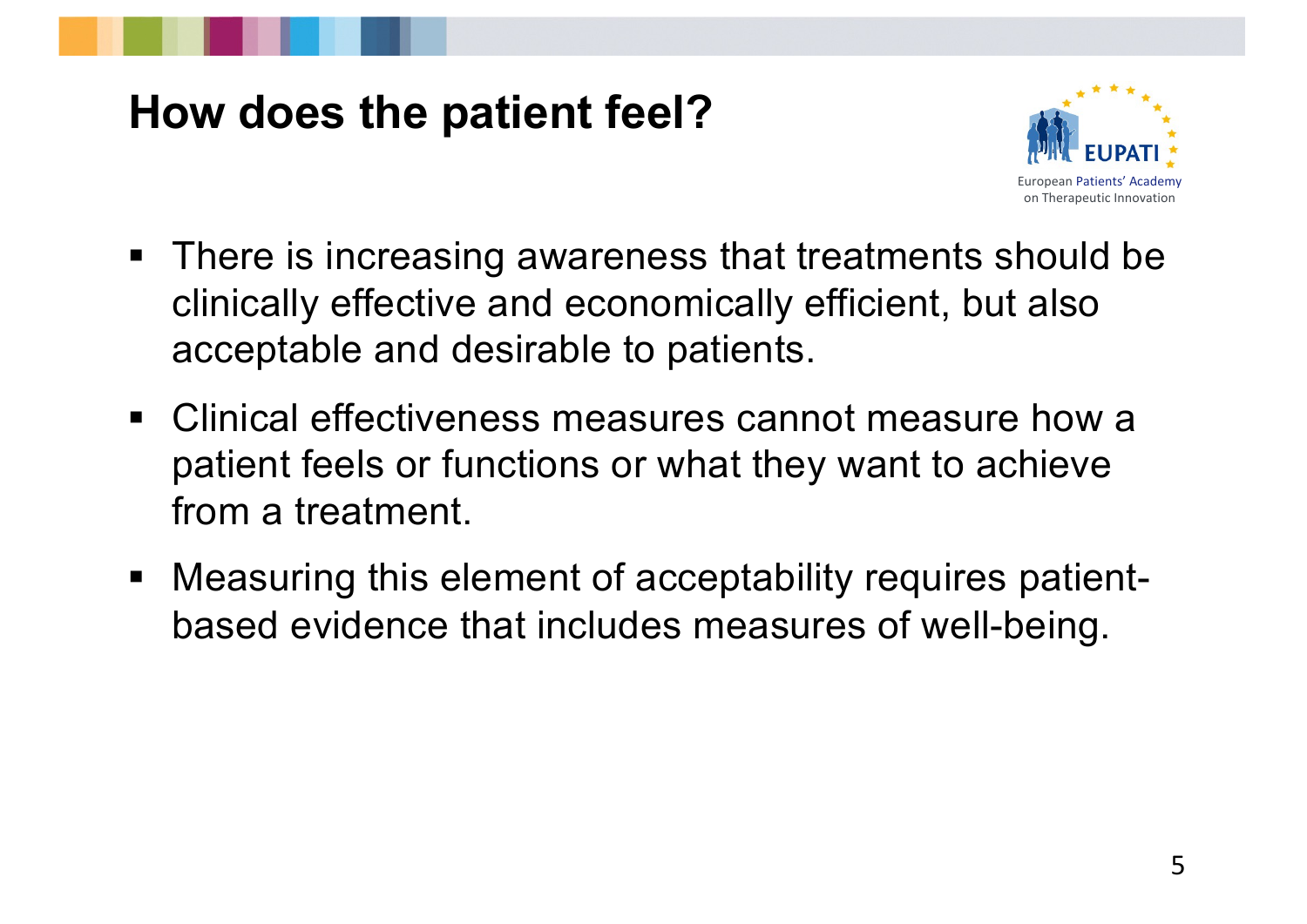## **Patient-Reported Outcome Measures (PROMS)**



There has been an increasing focus on the development of patient - reported outcomes (PROs).

PROs are based on a patient's perception of a disease and its treatment - *adapted from the European Medicines Agency (EMA)'s definition*.

Patient-reported outcome measures (PROMs) are the tools used to measure and collect data on PROs.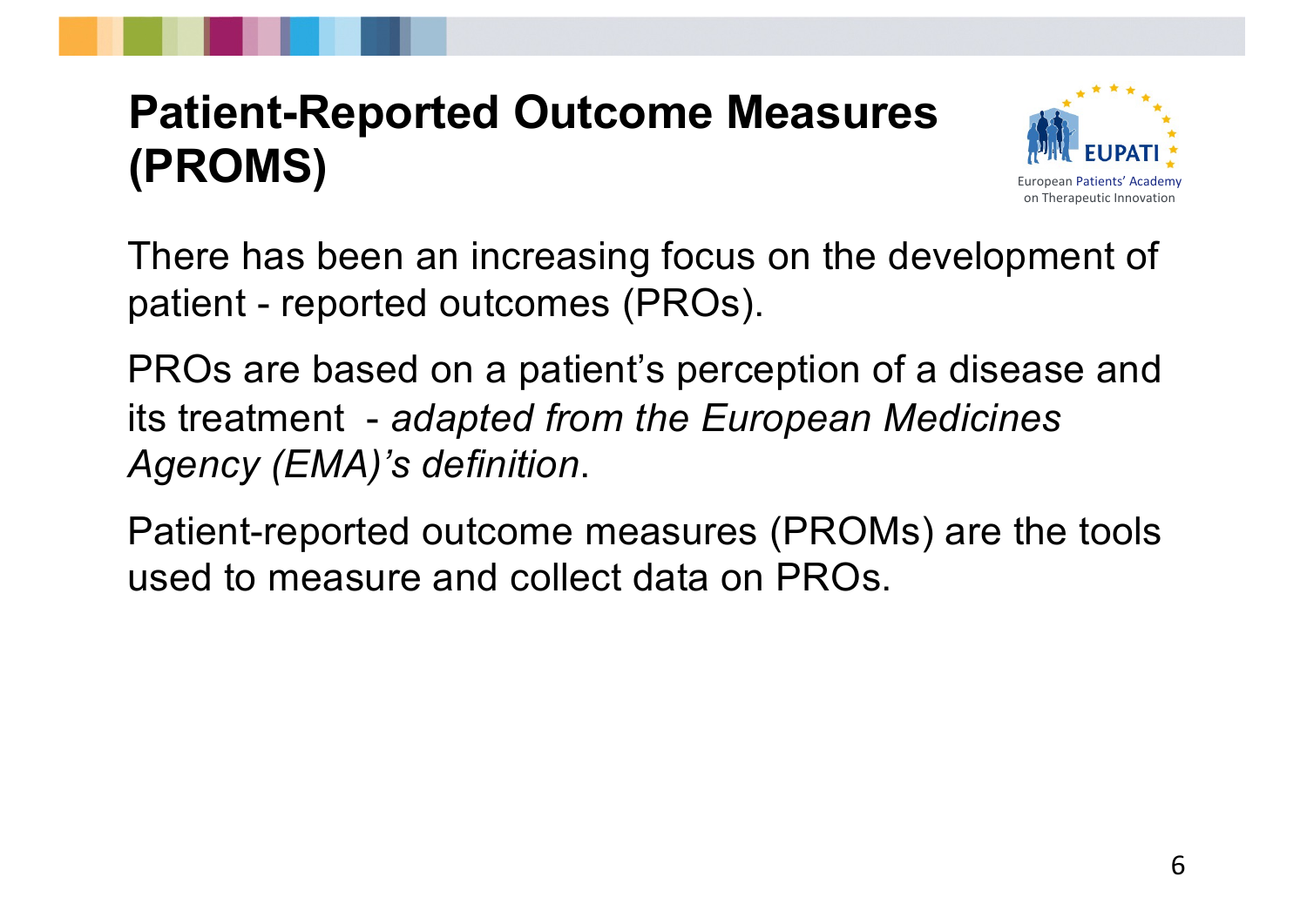## **Why are PROs important?**



- Patient-reported outcomes are important because they provide a patient perspective on a disease/treatment.
- This might not be captured by a clinical measurement but may be as important to the patient and the adherence to the treatment as a clinical measurement.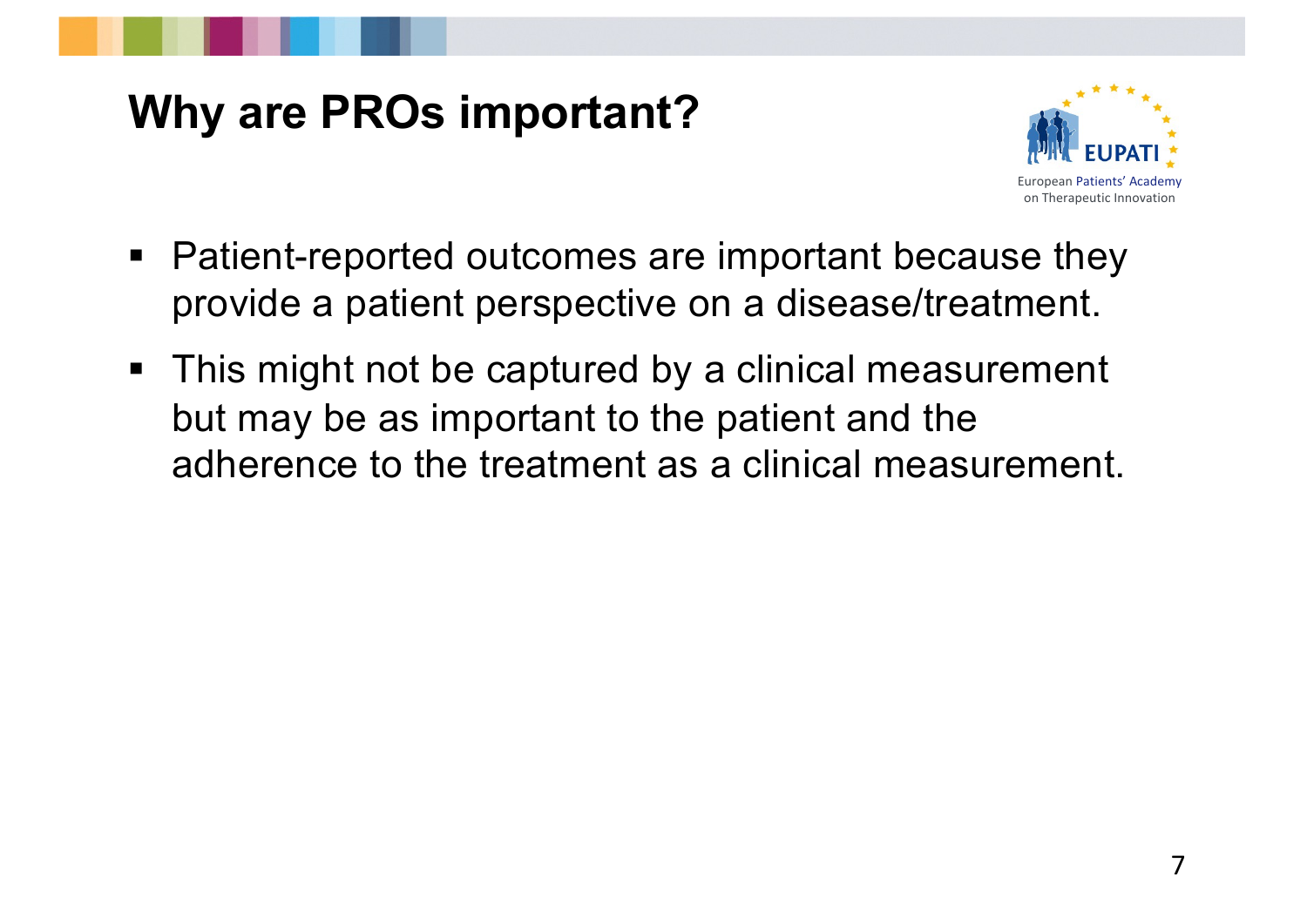## **Example**



Imagine a scenario in which a patient is diagnosed with chronic obstructive pulmonary disease (COPD).

A quick look for a review of clinical studies for treatments of COPD reveals the following:

- *Tiotropium reduced the number of participants experiencing one or more exacerbations compared with [long-acting beta agonists] (odds ratio (OR) 0.86; 95% confidence interval (CI) 0.79 to 0.93).*
- *There was no statistically significant difference in forced expiratory volume in one second (FEV(1)) or symptom score between tiotropium and LABA-treated participants.*

What do these findings say about how the patient felt about the new treatment and how they were able to perform their daily activities?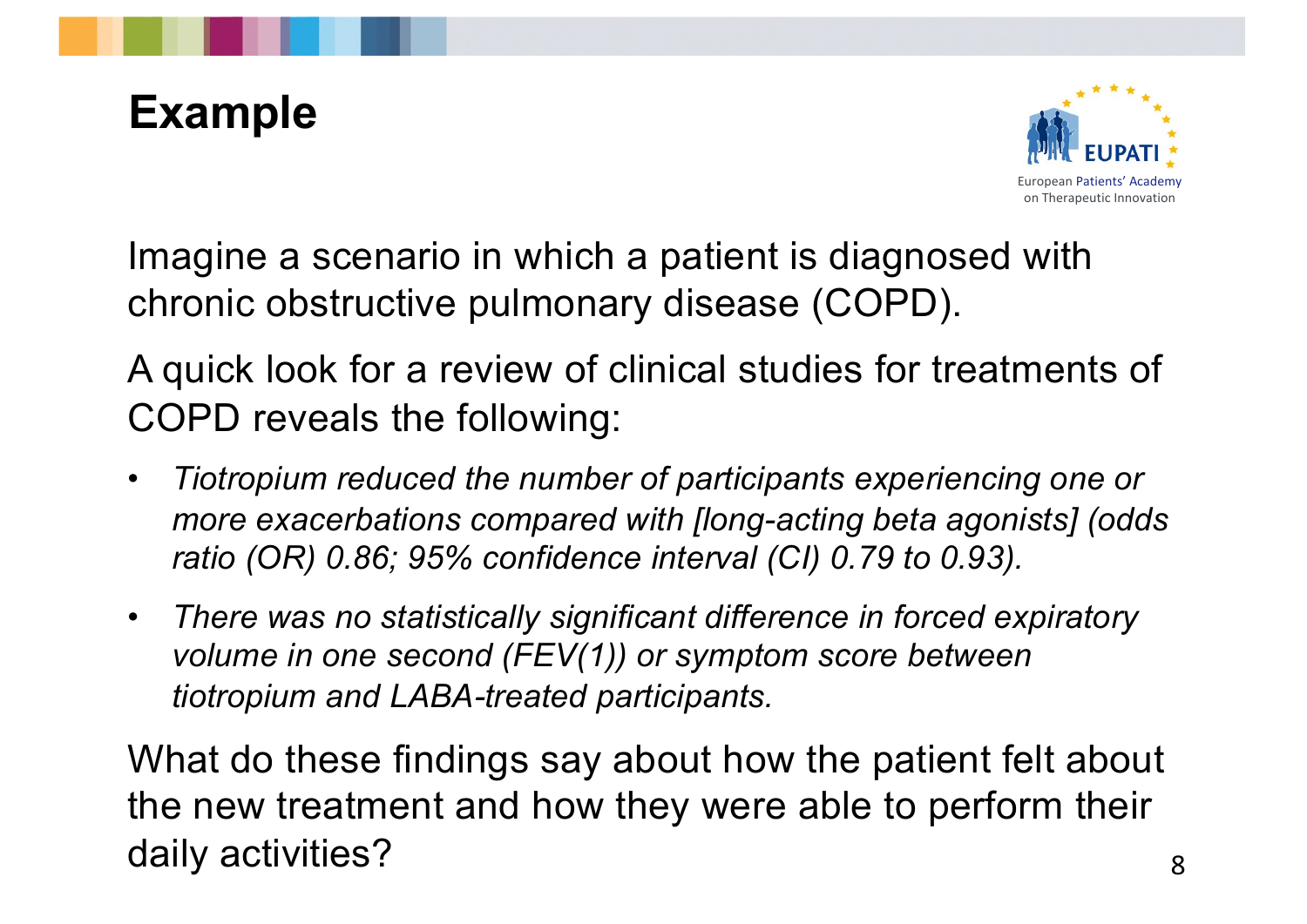### **What do these outcomes mean for the patient?**



Further understanding about what these outcomes mean for the patient is needed:

- Is an exacerbation something that leads to hospitalisation? Or is it a coughing spell that can take place at home?
- Is the laboratory test FEV(1) something that directly affects how patients function?
- Does the symptom score capture how the patient felt or is it an 'objective' measure of symptoms?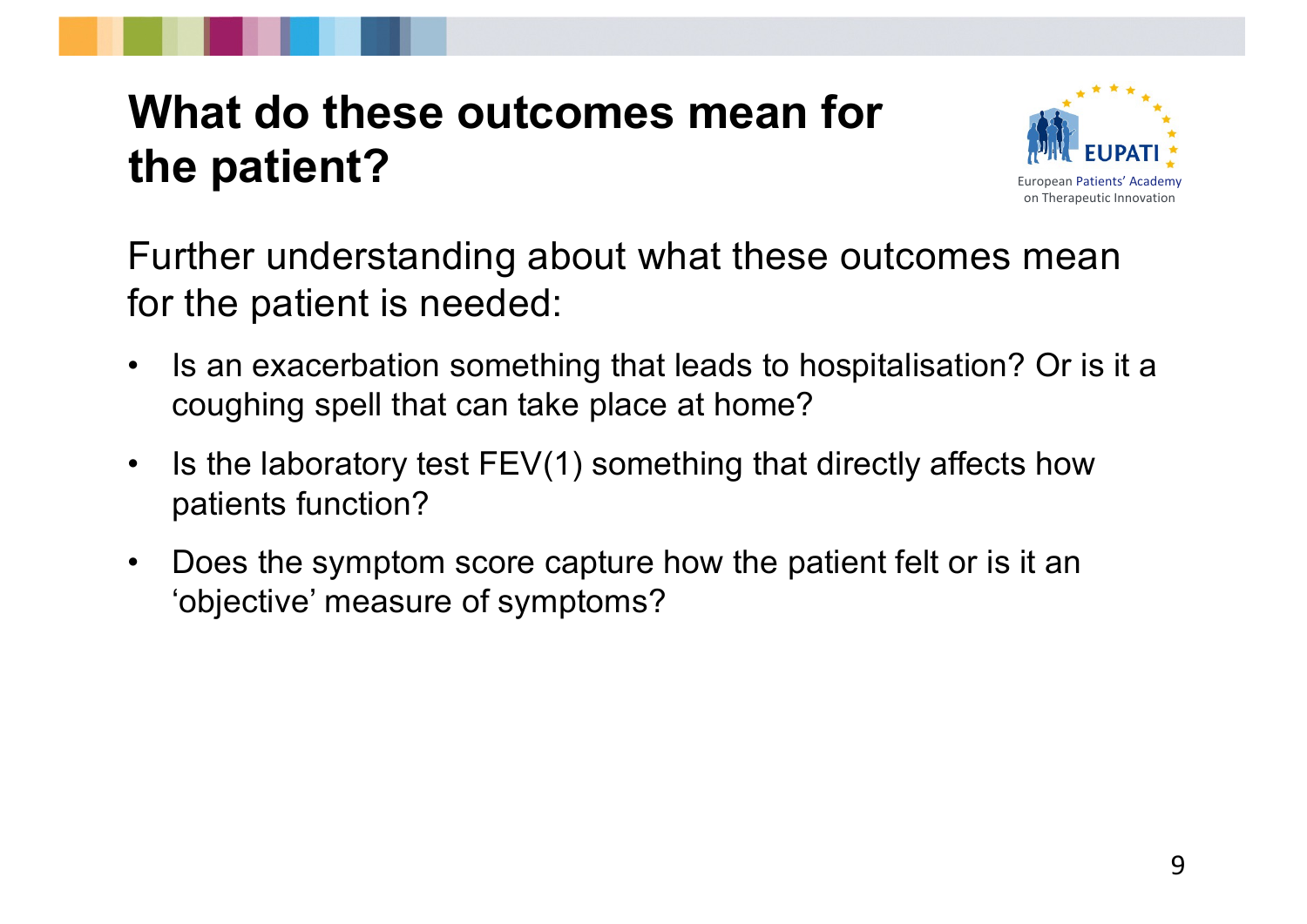## **PROs are focussed on real benefits for the patients**



- Unlike standard clinical outcomes, PROs give us unique insights into how a therapy can affect a patient.
- Individuals with the exact same health status, diagnosis, or disease may have different perceptions about how they feel and function.
- Their ability to cope with limitations and disability and other factors can alter perception about satisfaction with life.
- PRO measures are important as they can lead to a medical science that is more focused on real benefits achievable for the patients.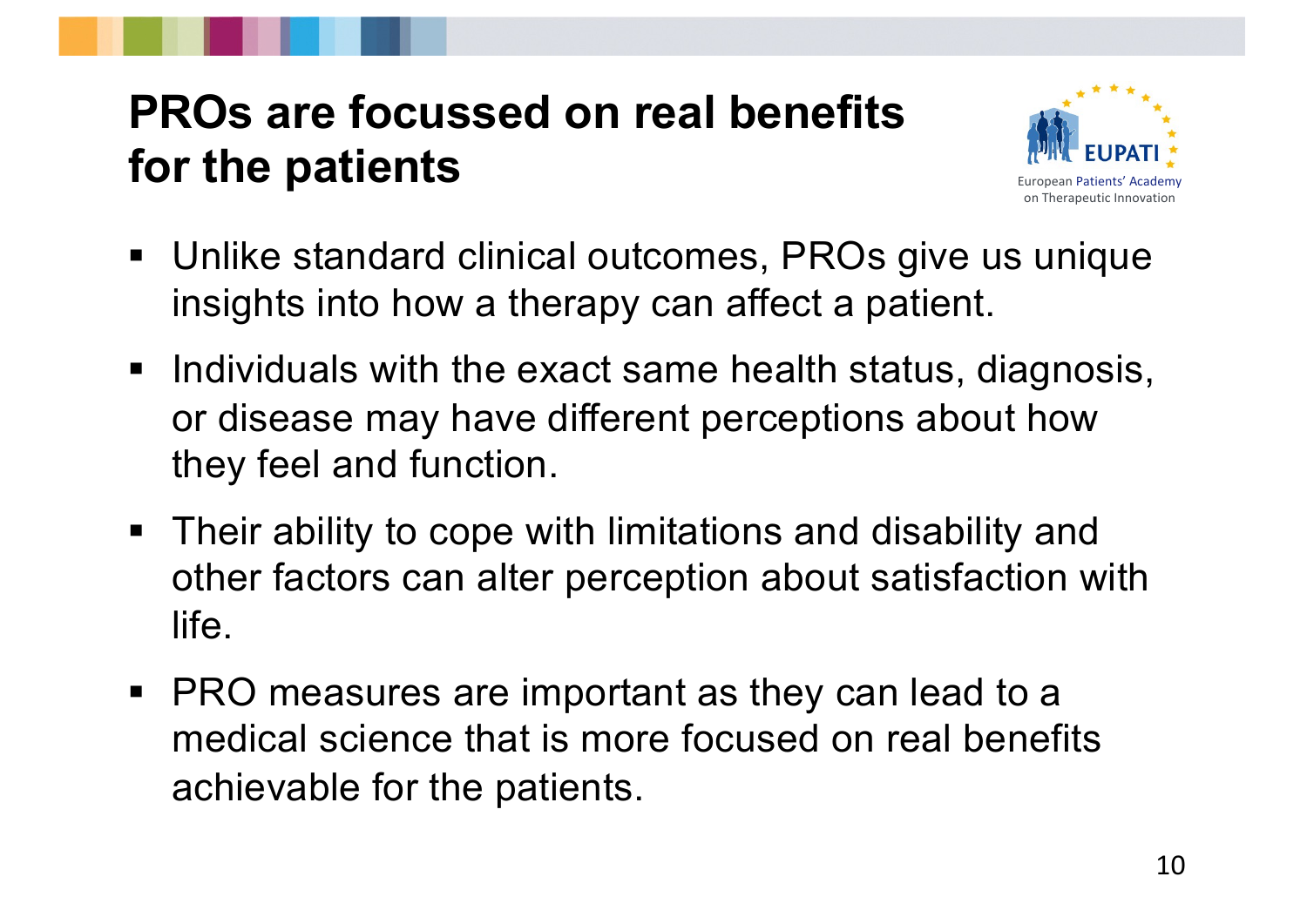## **Well-being measures**



- The ability to measure well-being as an outcome becomes especially important in clinical situations where the primary goal of treatment is patient well-being, rather than prolonging life or reducing disease events.
- For example, patients diagnosed with a chronic disease that is not immediately life-threatening may be most concerned with their emotional state and their ability to live a full life.
- A patient with a terminal illness may be more concerned with their level of comfort, their ability to live longer, and the impact of their illness on loved ones.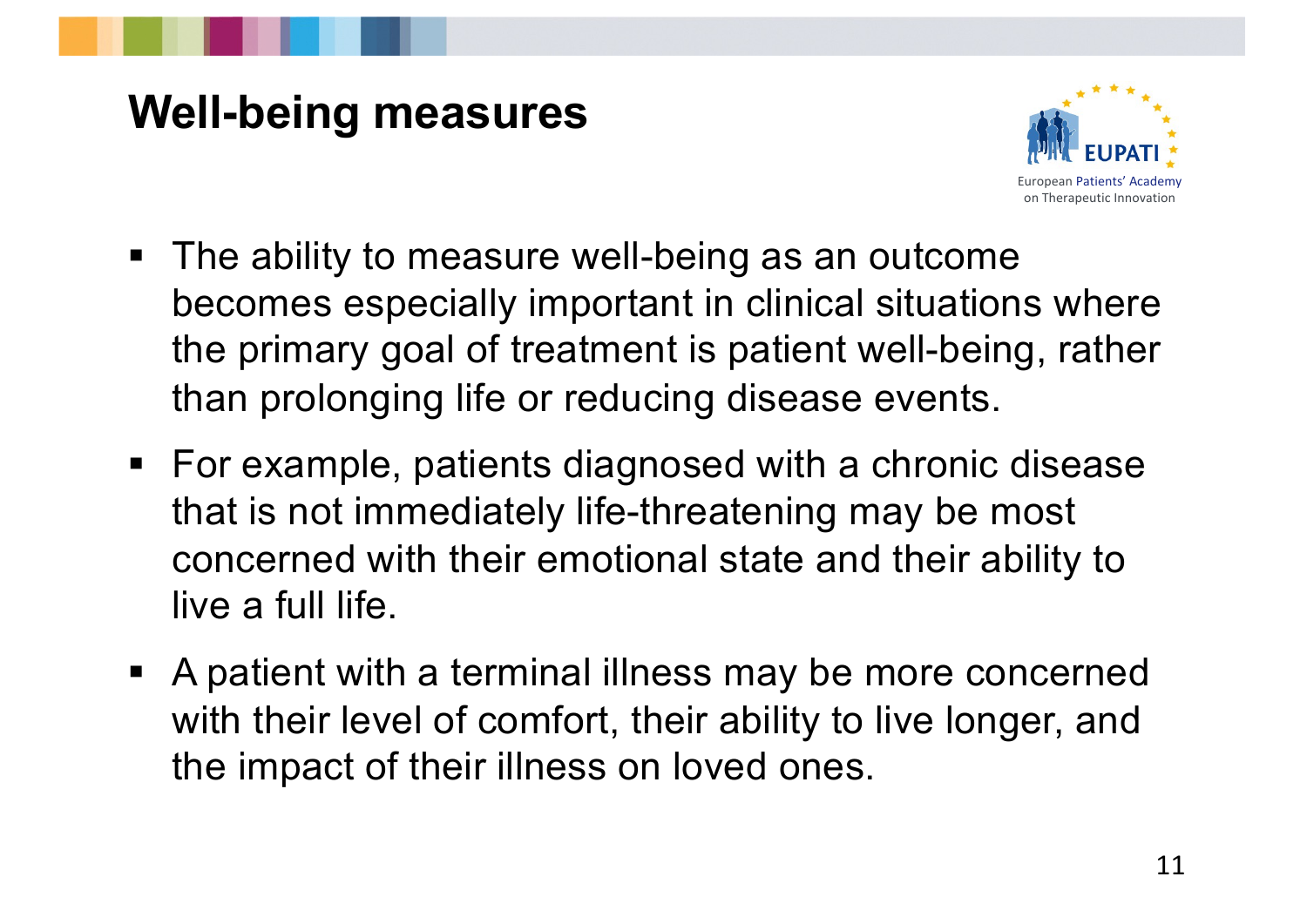#### **How are PROs measured?**



- PROs must be carefully defined so that they capture information that is important to patients.
- This information must be measured accurately and as much as possible, in a way that makes it comparable with other measurements.
- Poor development of concepts will result in the measurement of outcomes that are not important to patients, however accurately measured.
- Poor measurement methods will identify an outcome that is important to patients, but which is difficult to interpret.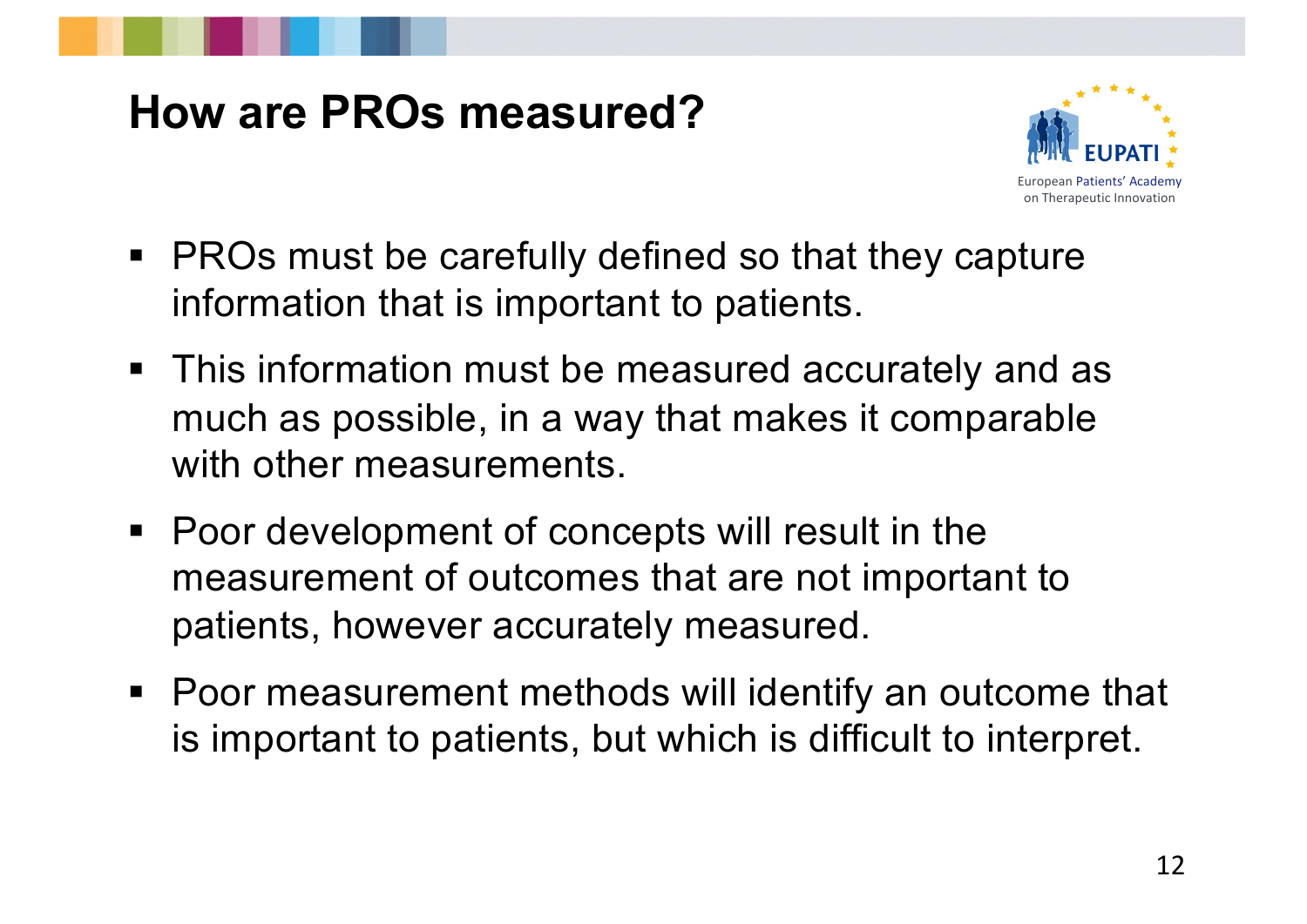#### **What to measure?**



Deciding precisely what to measure and how detailed the question formulation must be is critical.

Vague questions may provide vague information that is not useful.

• For example, a patient may be asked, 'How are you feeling on a scale of 1 to 10?' (1 being poorly and 10 being extremely well).

This is very imprecise.

More specific questions relating to emotional wellbeing influenced by mobility, breathing, etc., will provide more detailed and specific information.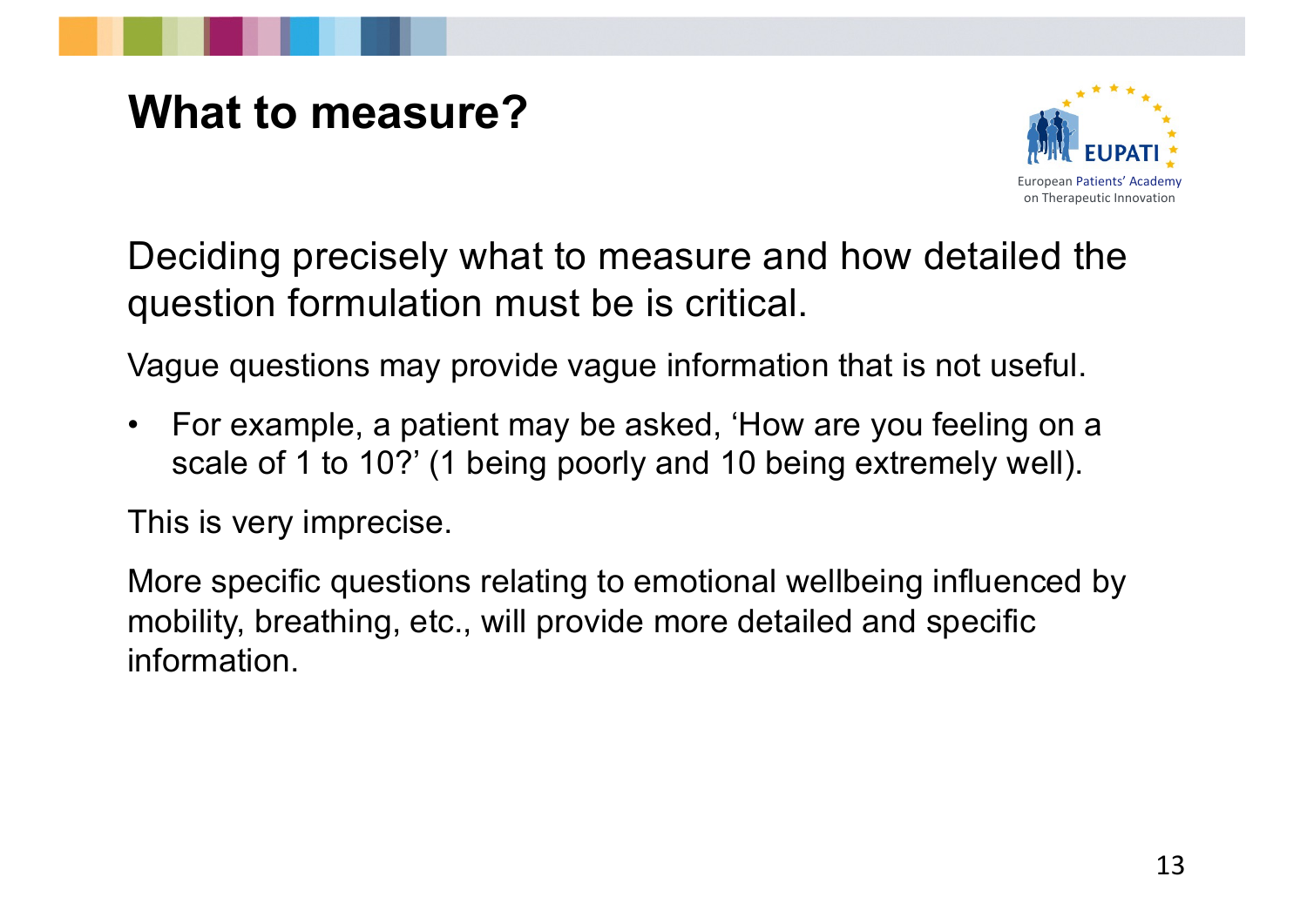## **Concepts in PROs**



In PROs a **'**concept' is the object of measurement, such as:

- a symptom or group of symptoms,
- effects on a particular function or group of functions, or
- a group of symptoms or functions shown to measure the severity of a health condition.

Once the 'concept' is agreed, patients are asked questions relating to it.

These questions are known as 'items'.

Items are asked in order to understand the change in the concept.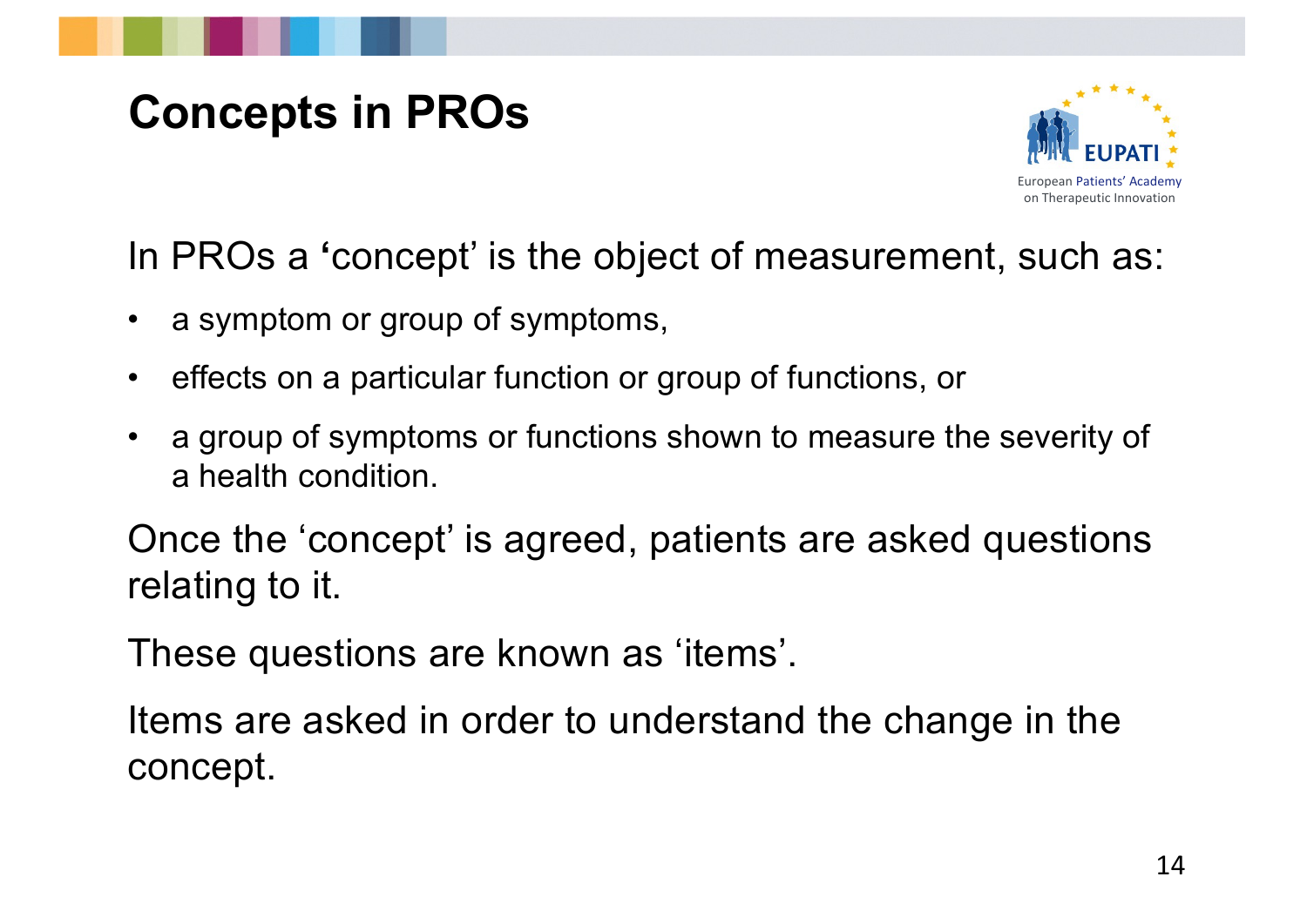## **Example**



Investigators researching the response of patients with COPD to a therapy may recognise that the patients may find performing tasks more difficult in the morning.

The concept that they decide to measure is the burden and extent of morning symptoms and the ability of patients to perform activities at that time of day.

Items to capture this concept may be questions such as:

- Did you wash yourself this morning other than your face, i.e. body wash, shower, bathe?
- Did you get dressed this morning? and
- Did you walk around your home early this morning after taking your medicine?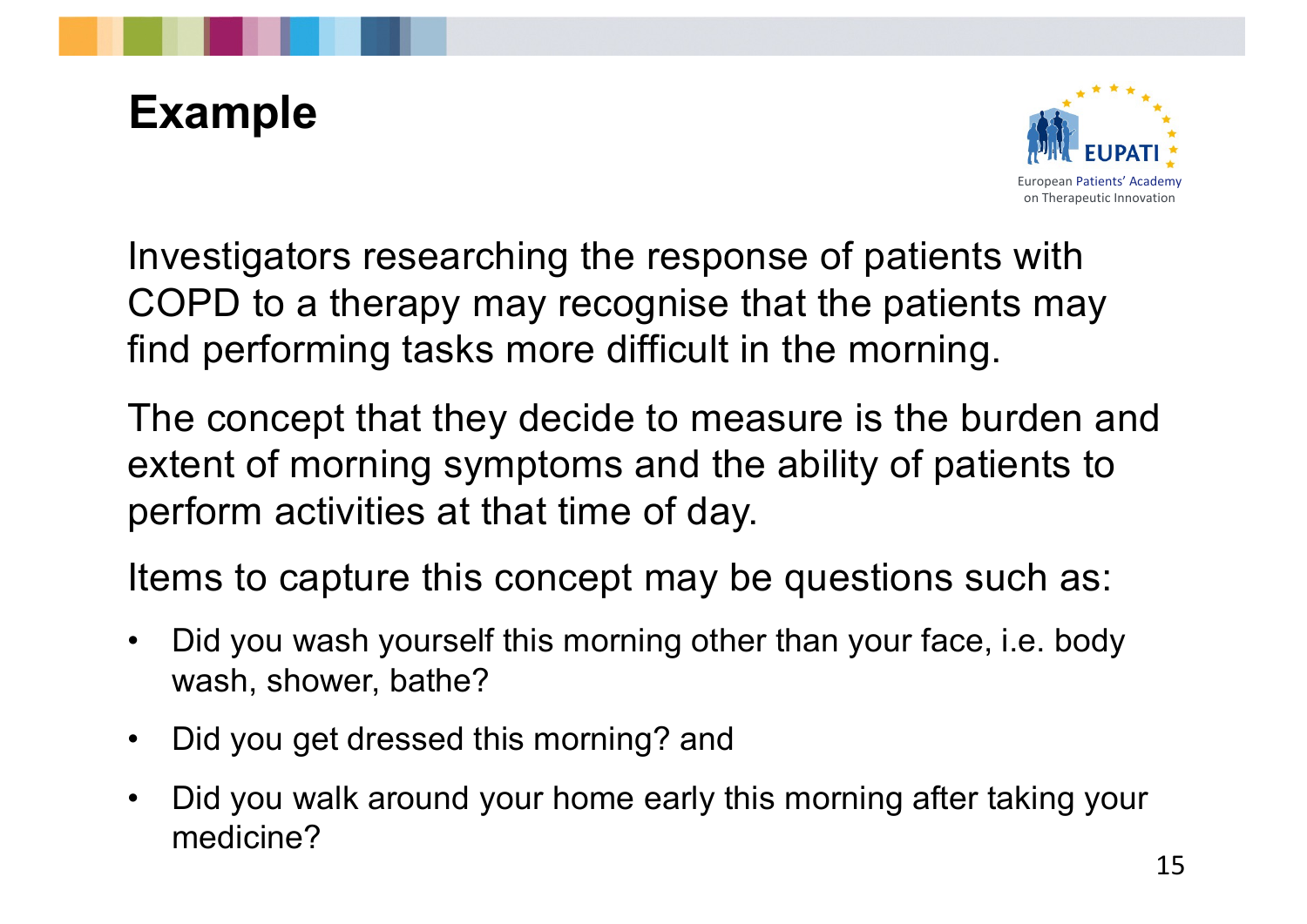## **Example**



The optional answers that patients are given to these questions may include a range of responses, such as:

- Yes, I did it myself.
- Yes, but I needed help.
- No, I was unable to.
- No, I did not for other reasons.

Patients may also be given an option to respond to a follow up question, such as:

• 'How difficult was it for you to perform this task?'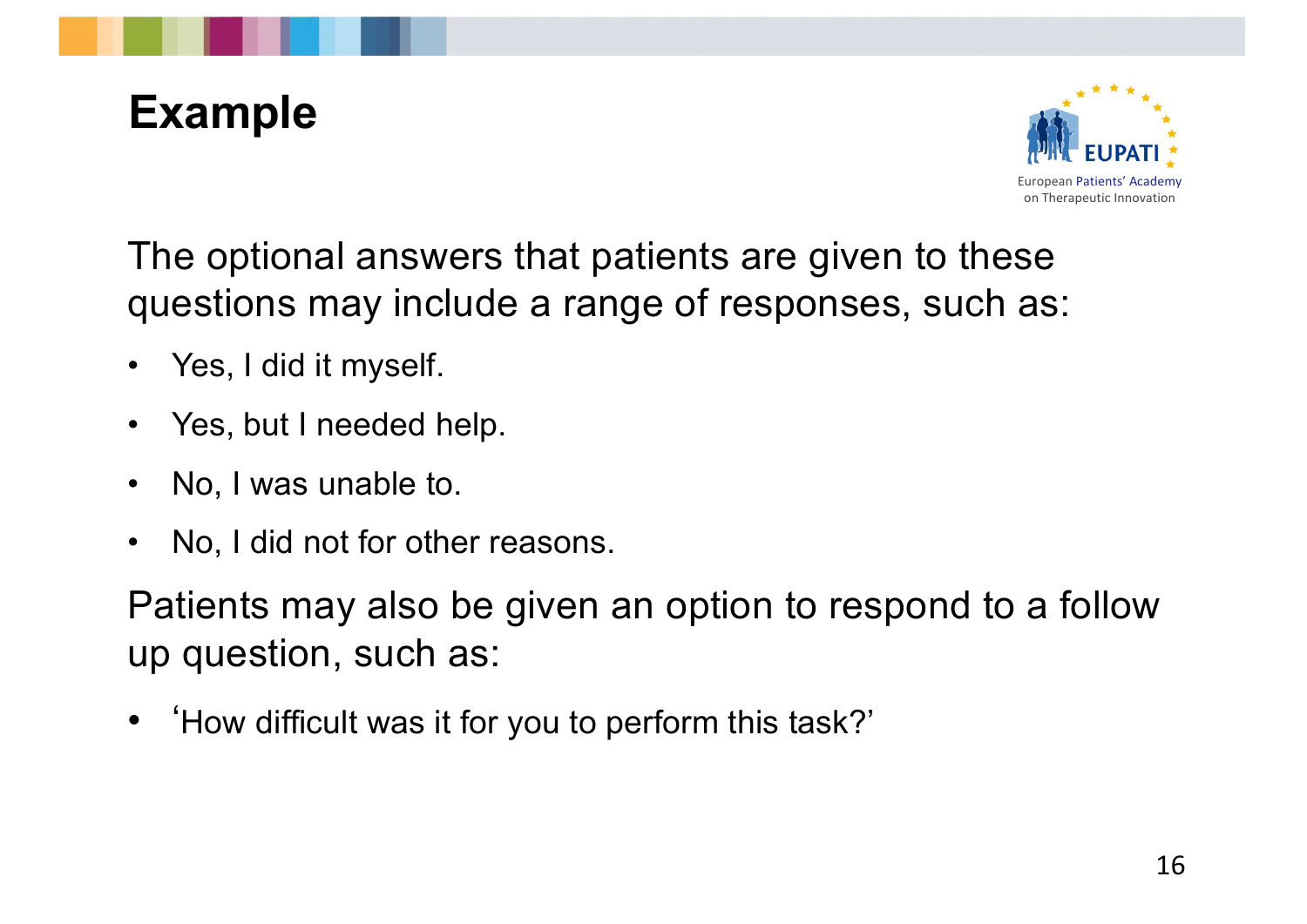## **Concepts in PROs**



- In some cases, caregivers or doctors have developed the concept attached to a disease and patient group.
- However, the need for patients to help identify and develop concepts themselves has become increasingly recognised.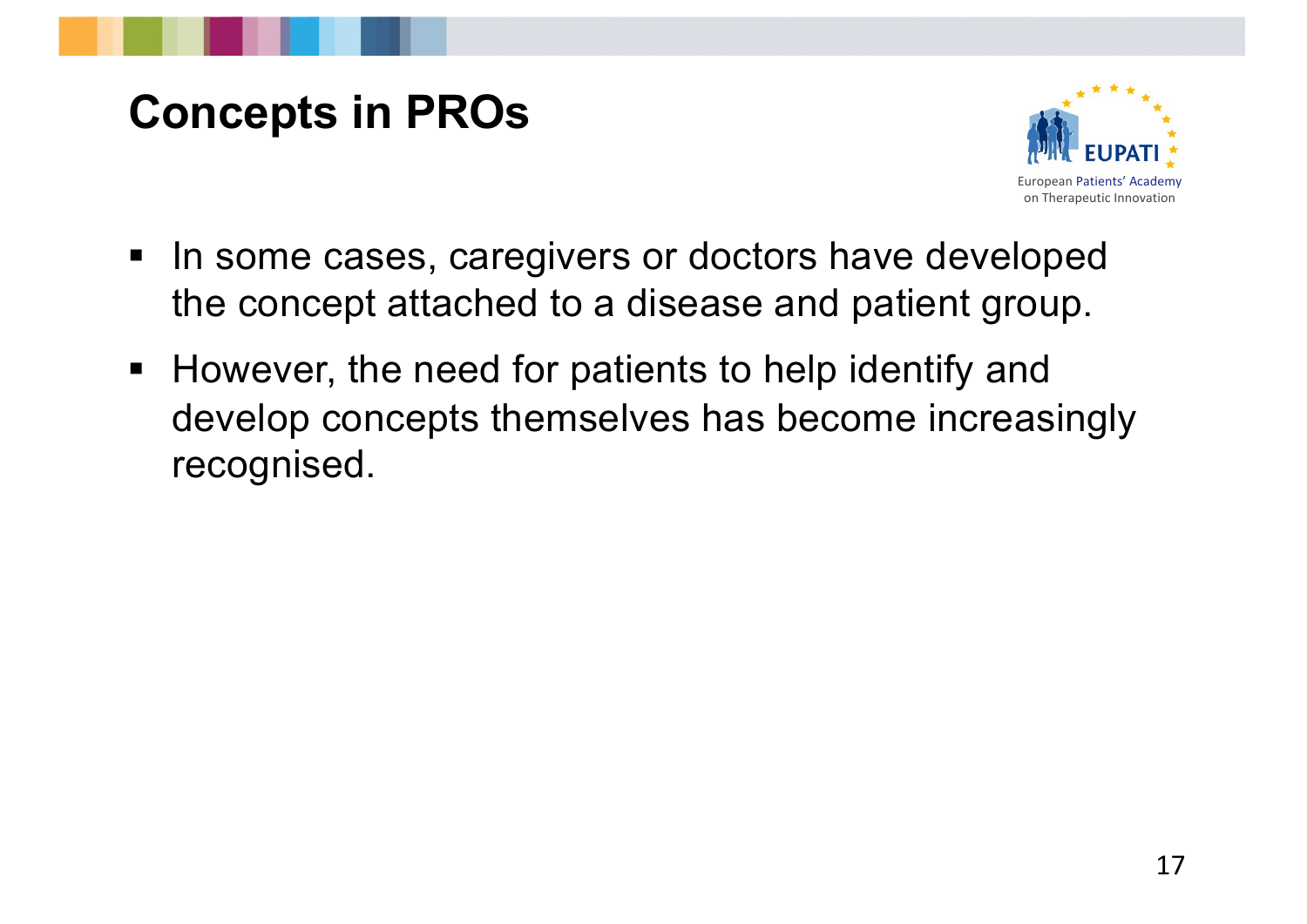

#### **1. Health-related Quality of Life (HRQoL)**

Represents the patient's evaluation of a health condition, and its treatment on their daily life including:

- 
- physical function, psychological function,
- social function, role function,
- emotional function, well-being,
- 
- vitality, **•** health status etc.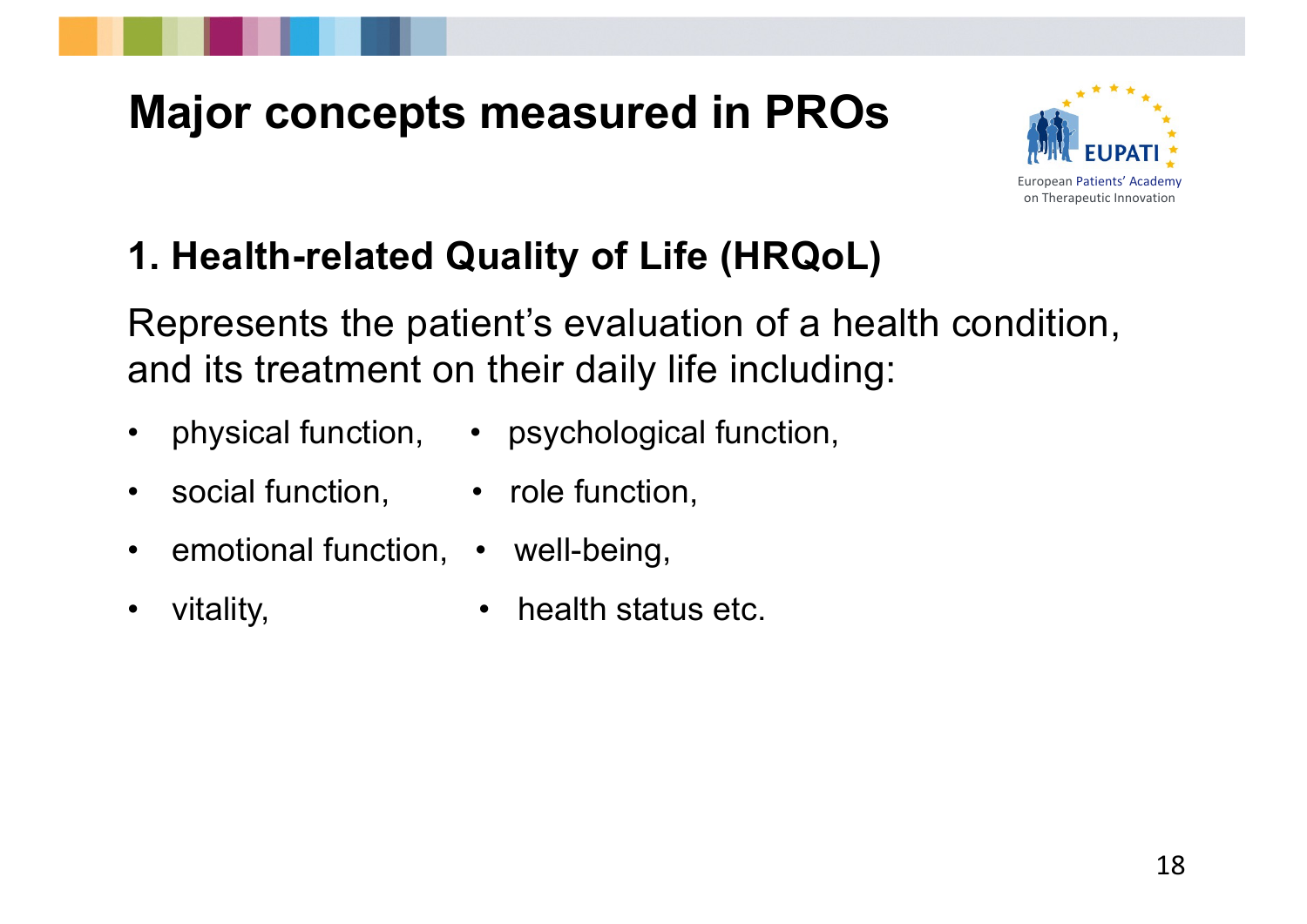

#### **2. Patient satisfaction:**

- evaluation of treatments,
- patient's preference,
- healthcare delivery systems and professionals,
- patient education programs,
- and medical devices.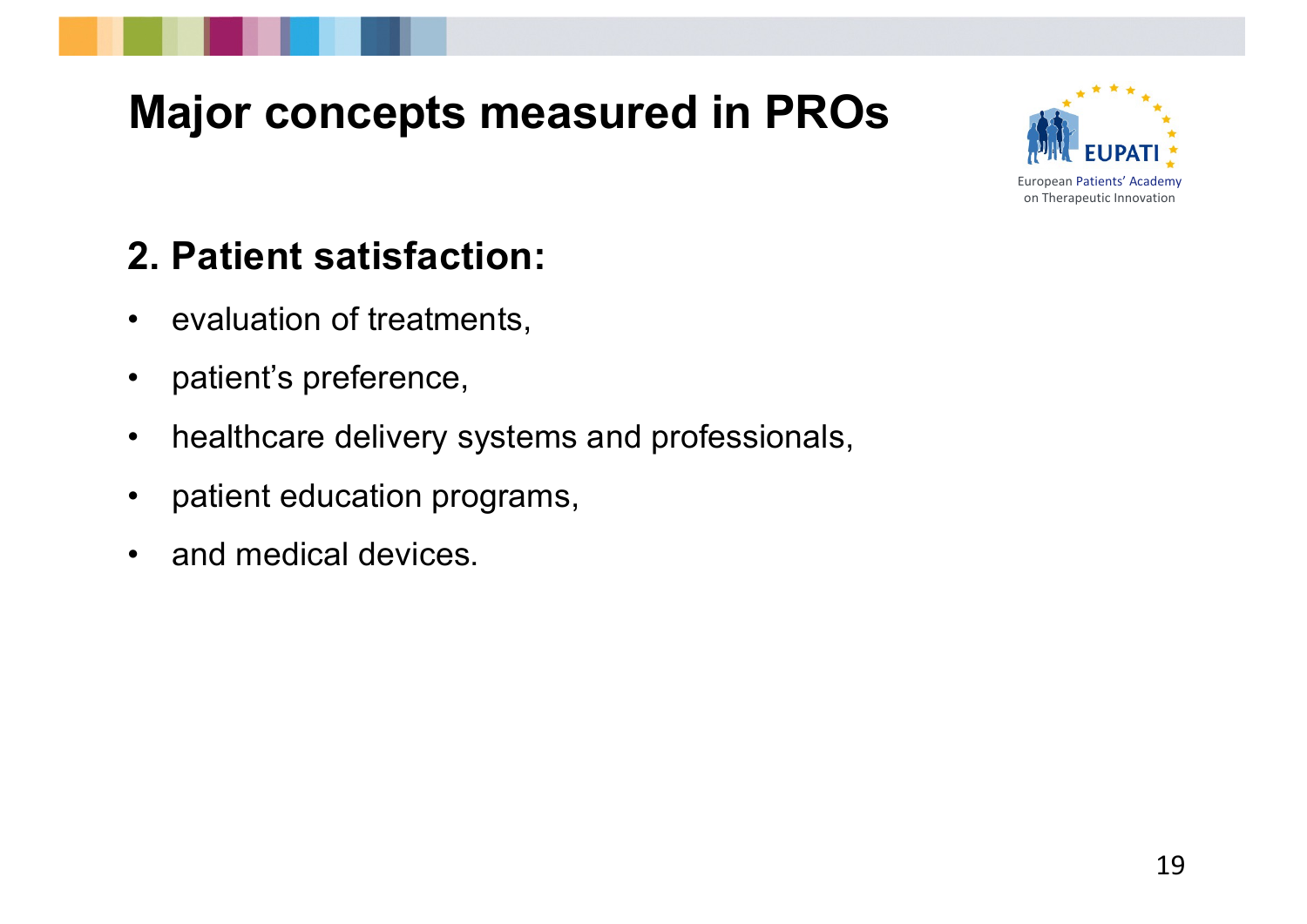

#### **3. Physical functioning**

Physical limitations and activity restrictions, including:

- walking,
- mobility,
- sleep,
- self-care,
- sex, and
- disability.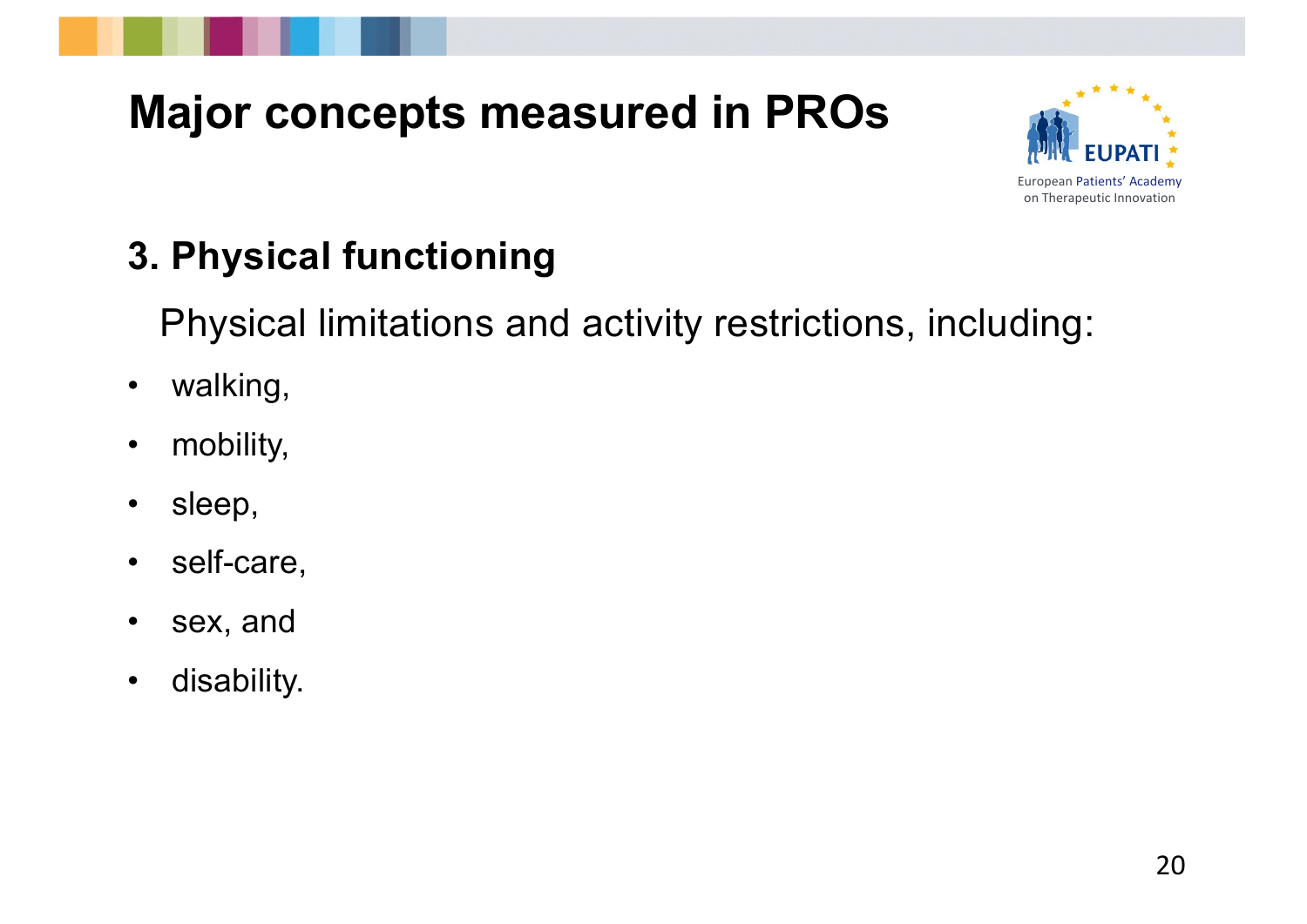



#### **4. Psychological state**

Positive or negative affect and cognitive functioning, including:

- anger,
- alertness,
- self-esteem,
- sense of well-being,
- distress, and
- coping.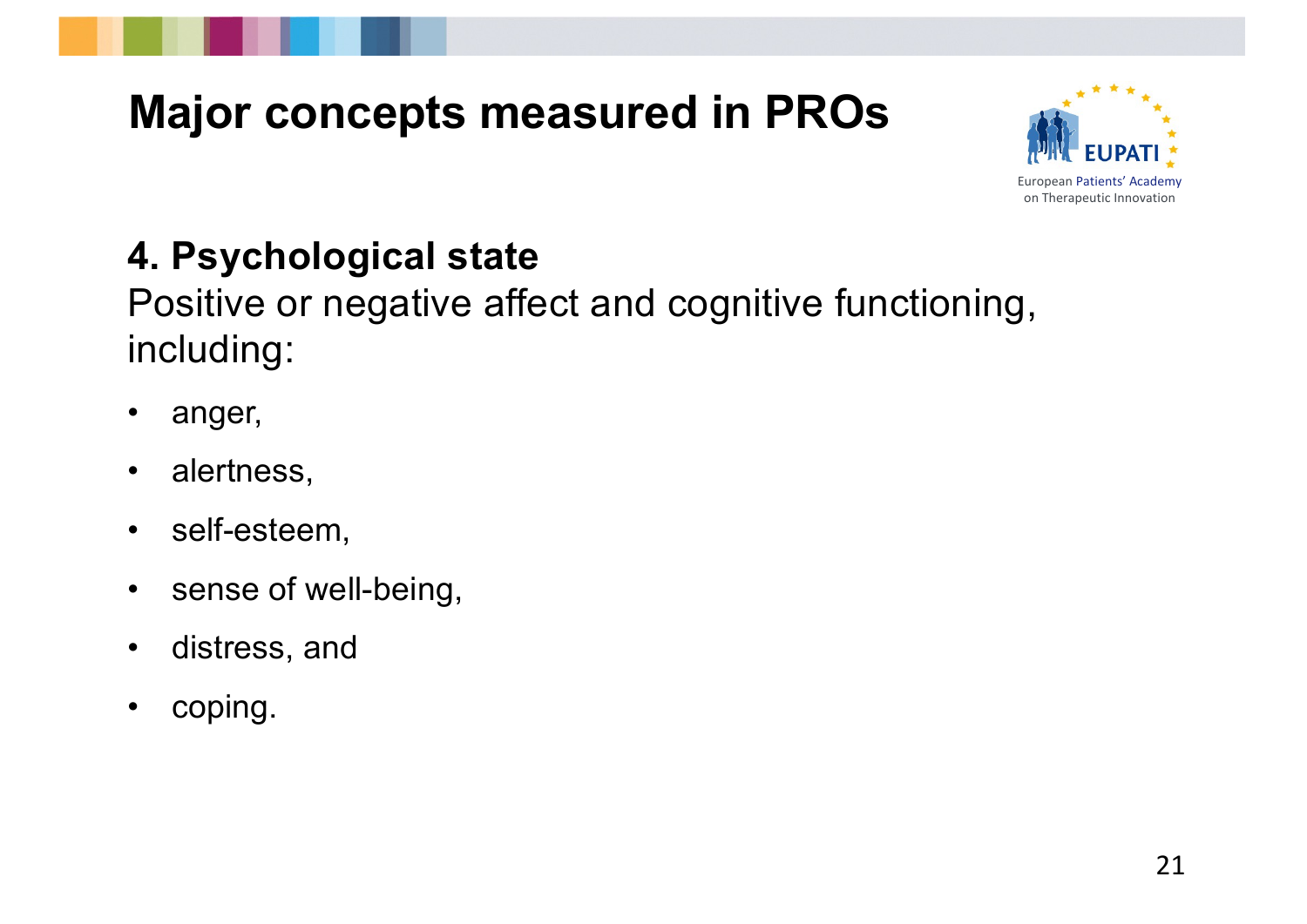



#### **5. Signs and symptoms**

Reports of physical and psychological symptoms or sensations not directly observable, including:

- energy,
- fatigue,
- nausea, and
- irritability.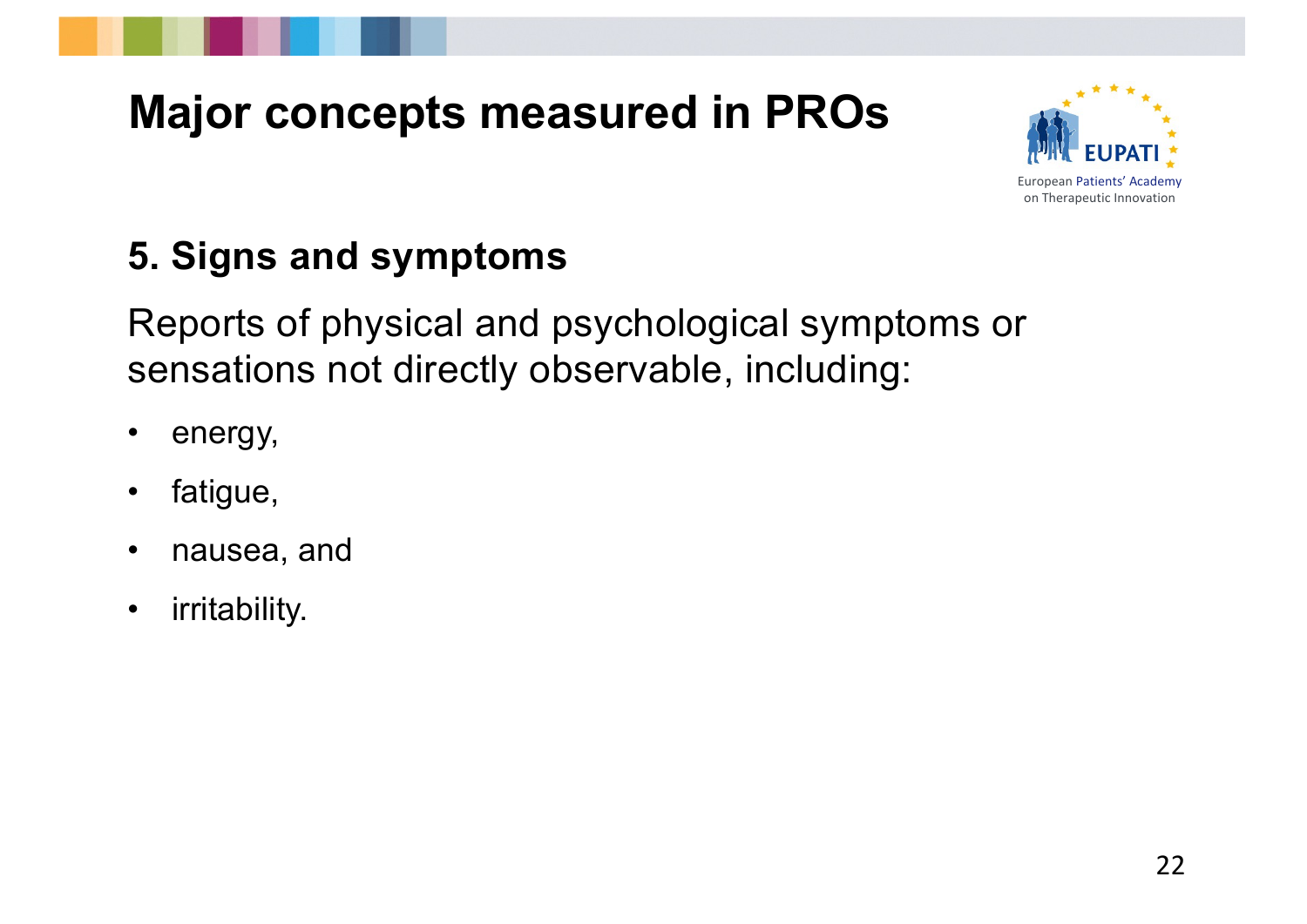

#### **6. Social functioning**

- limitations in work or school,
- participation in community.

#### **7. Treatment adherence**

• reports or observations of actual use of treatments.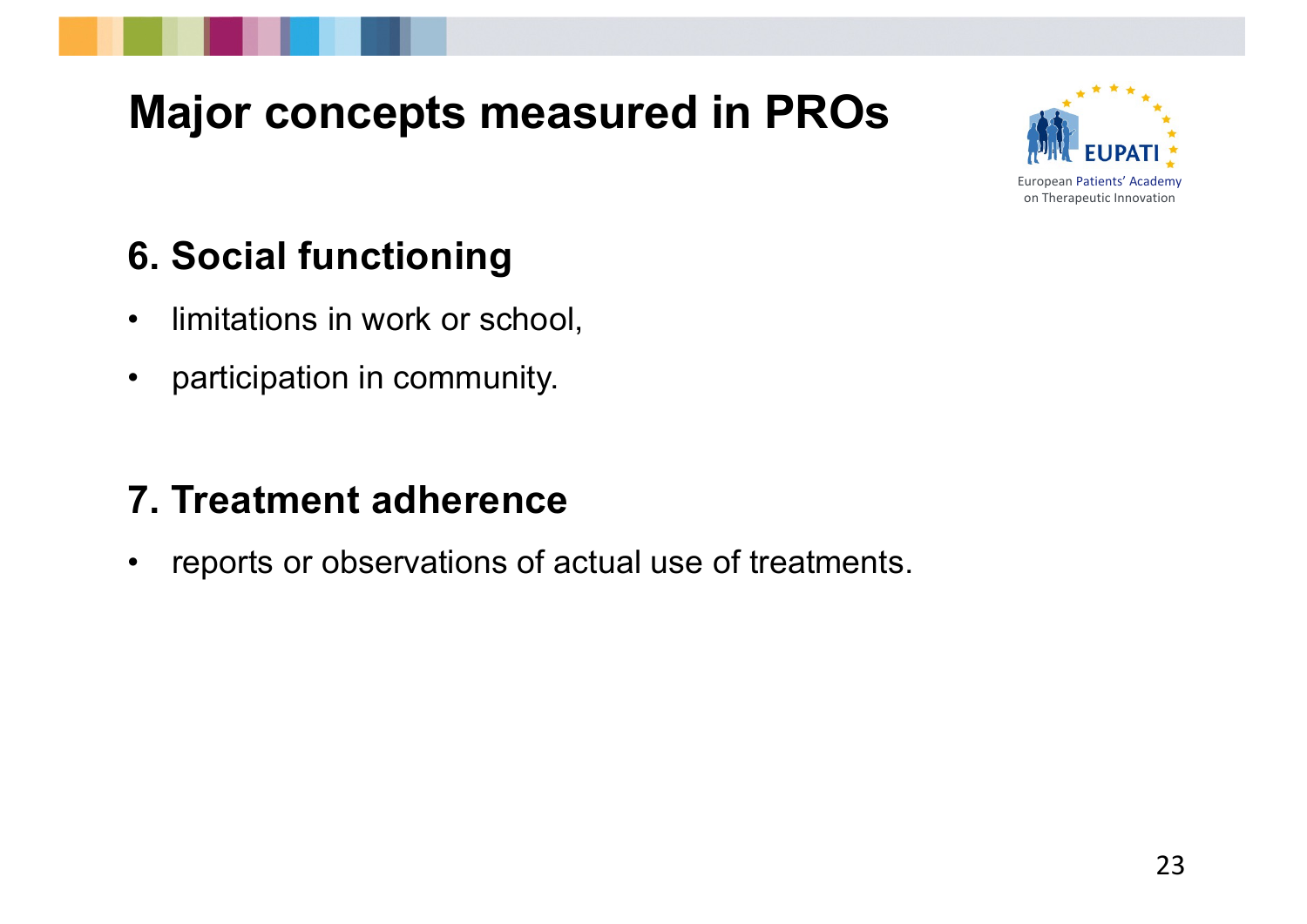



**8. Utility** or usefulness, is the (perceived) ability of something to satisfy needs or wants.

In health economics, utilities measure the strength of patient preferences, for example, how important various factors are to patients, such as:

- symptoms,
- pain, and
- psychological health.

The impact of new treatments on these concepts and therefore on quality of life (QoL), can be calculated.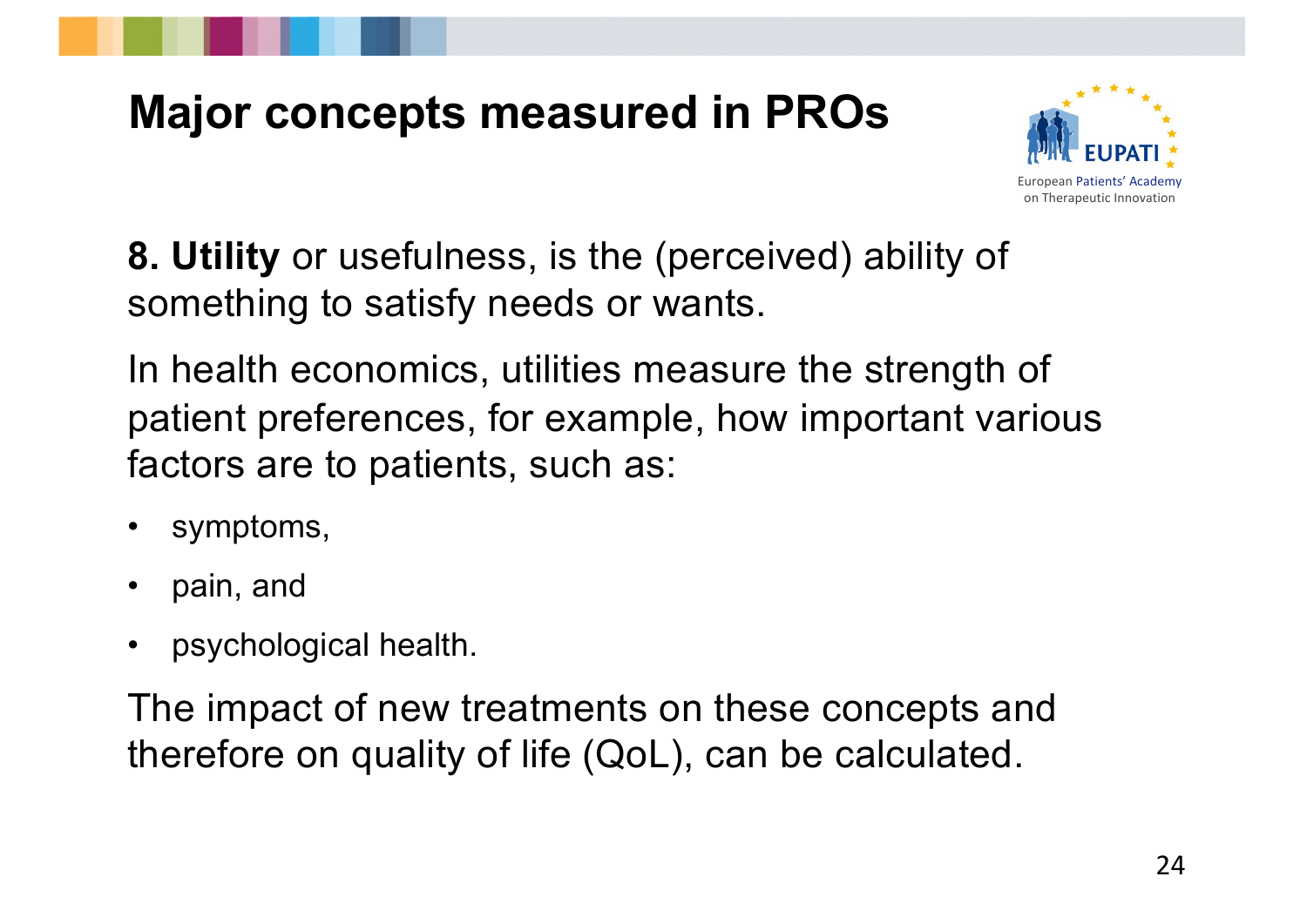

**Table 1: Major concepts measured in PROs**

| Concept<br><b>Health-Related Quality of</b><br>life (HRQoL) | <b>Description</b><br>HRQoL is multi-dimensional; it represents the patient's evaluation of a health<br>condition, and its the teatment, on their daily life, including: physical function,<br>psychological function, social function, role function, emotional function, well-<br>being, vitality, health status, etc.                                                                                                                                                                                                                                                                                  |
|-------------------------------------------------------------|-----------------------------------------------------------------------------------------------------------------------------------------------------------------------------------------------------------------------------------------------------------------------------------------------------------------------------------------------------------------------------------------------------------------------------------------------------------------------------------------------------------------------------------------------------------------------------------------------------------|
| <b>Patient</b> satisfaction                                 | Evaluation of treatments, patient's preference, healthcare delivery<br>systems and professionals, patient education programmes, and medical devices.                                                                                                                                                                                                                                                                                                                                                                                                                                                      |
| <b>Physical functioning</b>                                 | Physical limitations and activity restrictions, including: self-care,<br>walking, mobility, sleep, sex, disability.                                                                                                                                                                                                                                                                                                                                                                                                                                                                                       |
| <b>Psychological state</b>                                  | Positive or negative affect and cognitive functioning, including: anger,<br>alertness, self-esteem, sense of well-being, distress, coping.                                                                                                                                                                                                                                                                                                                                                                                                                                                                |
| Signs and symptoms                                          | Reports of physical and psychological symptoms or sensations not directly<br>observable, including: energy and fatigue, nausea, irritability.                                                                                                                                                                                                                                                                                                                                                                                                                                                             |
| Social functioning                                          | Limitations in work or school, participation in community.                                                                                                                                                                                                                                                                                                                                                                                                                                                                                                                                                |
| <b>Treatment adherence</b>                                  | Reports or observations of actual use of treatments.                                                                                                                                                                                                                                                                                                                                                                                                                                                                                                                                                      |
| <b>Utility</b>                                              | Utility, or usefulness, is the (perceived) ability of something to satisfy needs<br>or wants. In health economics, utilities measure the strength of<br>patient preferences. For example, how important various factors are to patients,<br>such as symptoms, pain, and psychological health. The impact of new treatments<br>on those factors, and therefore on quality of life (QoL), can then be calculated.<br>This is a common approach used by health technology assessment (HTA) bodies,<br>which advise on whether treatments should be funded by (for example)<br>government health departments. |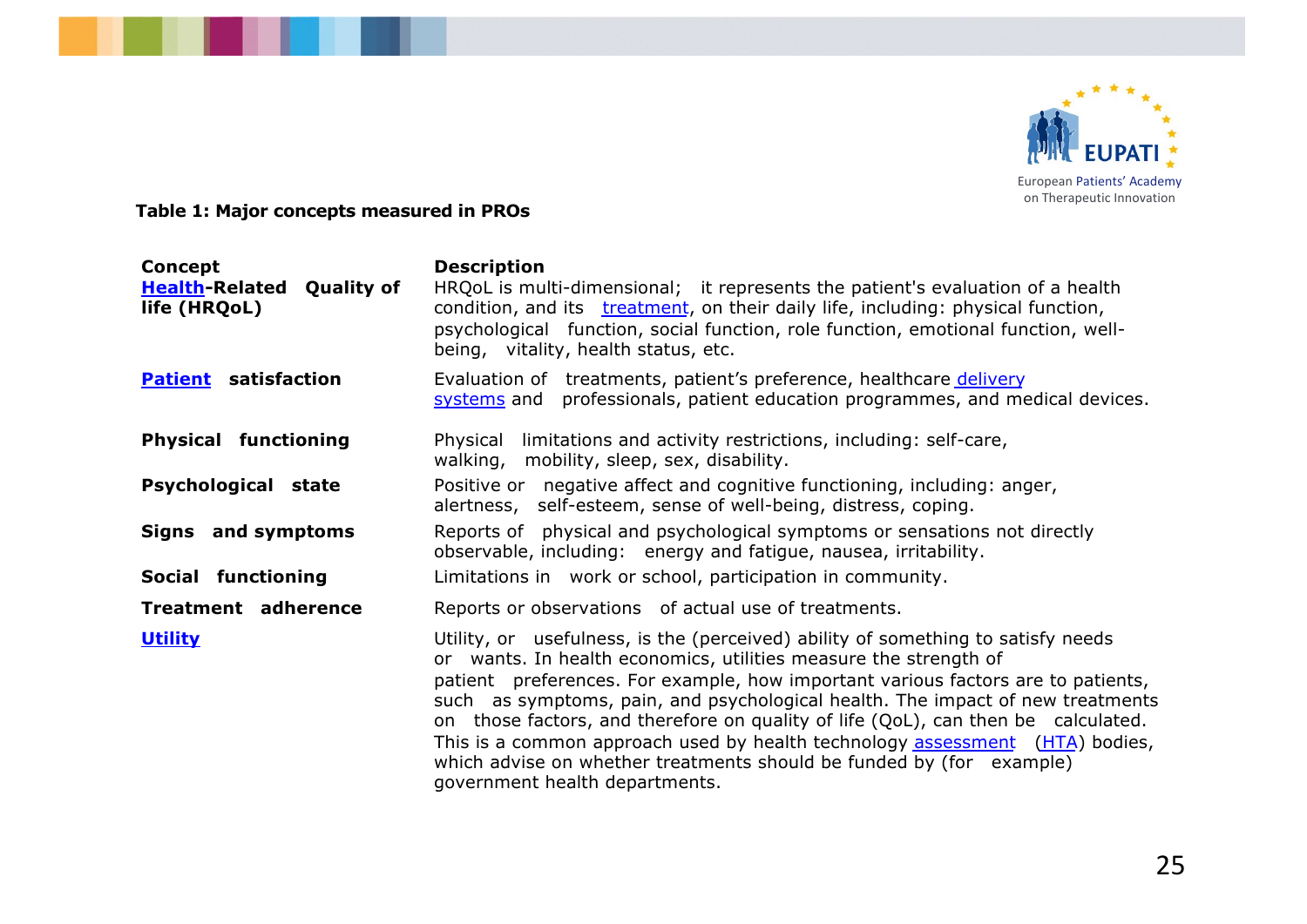

## **How to interpret PROs?**



Measurement methodology is very important in PRO research.

Once the concept and the items are identified and set out, careful decisions need to be made about:

- how the questions are delivered to patients,
- when the questions are delivered to patients,
- how answers are recorded, and
- how the data is interpreted.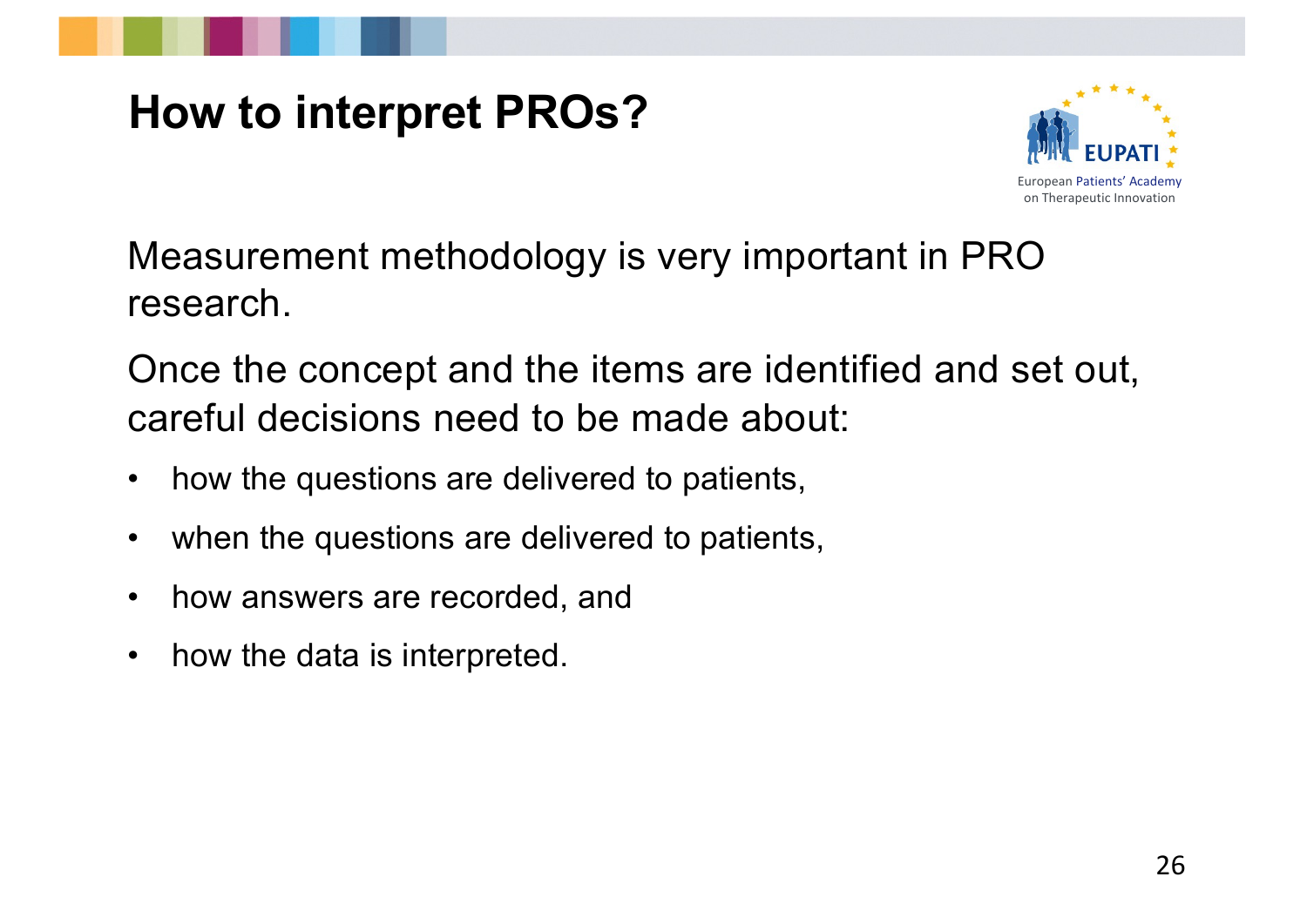## **Using Questionnaires or Surveys**



PROs are measured with questionnaires or surveys that are either:

- completed by the patients themselves,
- completed by the patient in the presence of the researcher, or
- completed by the researcher through face-to-face interview or by telephone interview.

There are strengths and weaknesses to the different approaches to collecting information.

While the use of trained interviewers reduces errors and ensures surveys are completed, trial/treatment resources may not allow for this.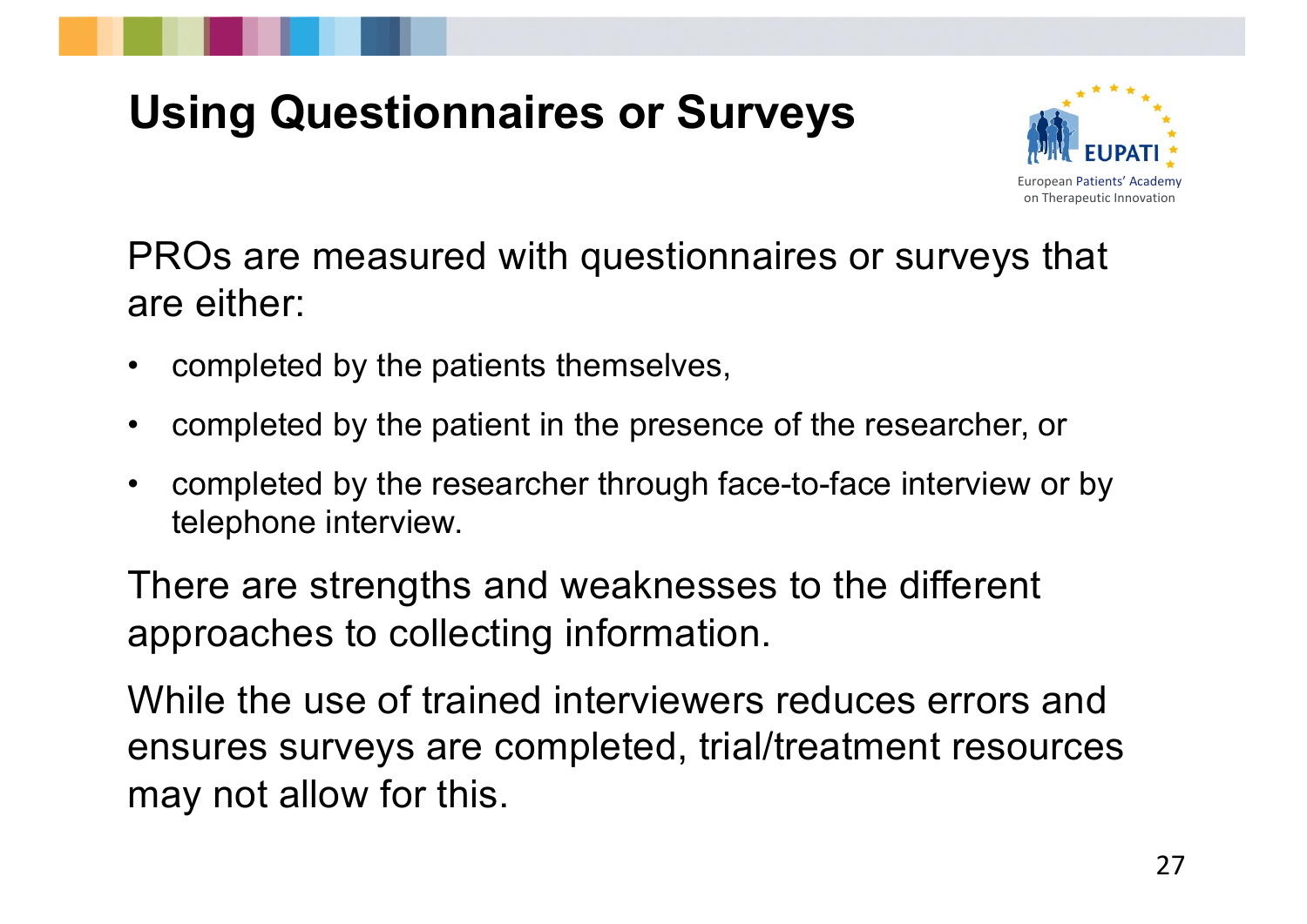#### **Using Questionnaires or Surveys**



- It is crucial that approaches and methods used address patients' perceptions and the actual concepts being measured rather than focusing on the interviewer and on the way questions are asked.
- § For example, morning symptoms are more reliable if the questionnaire is administered in the morning than if the questionnaire is completed later in the day.
- Researchers who develop these tools/instruments must make every attempt to ensure that they are measuring concepts important to patients in a way that is repeatable and understandable.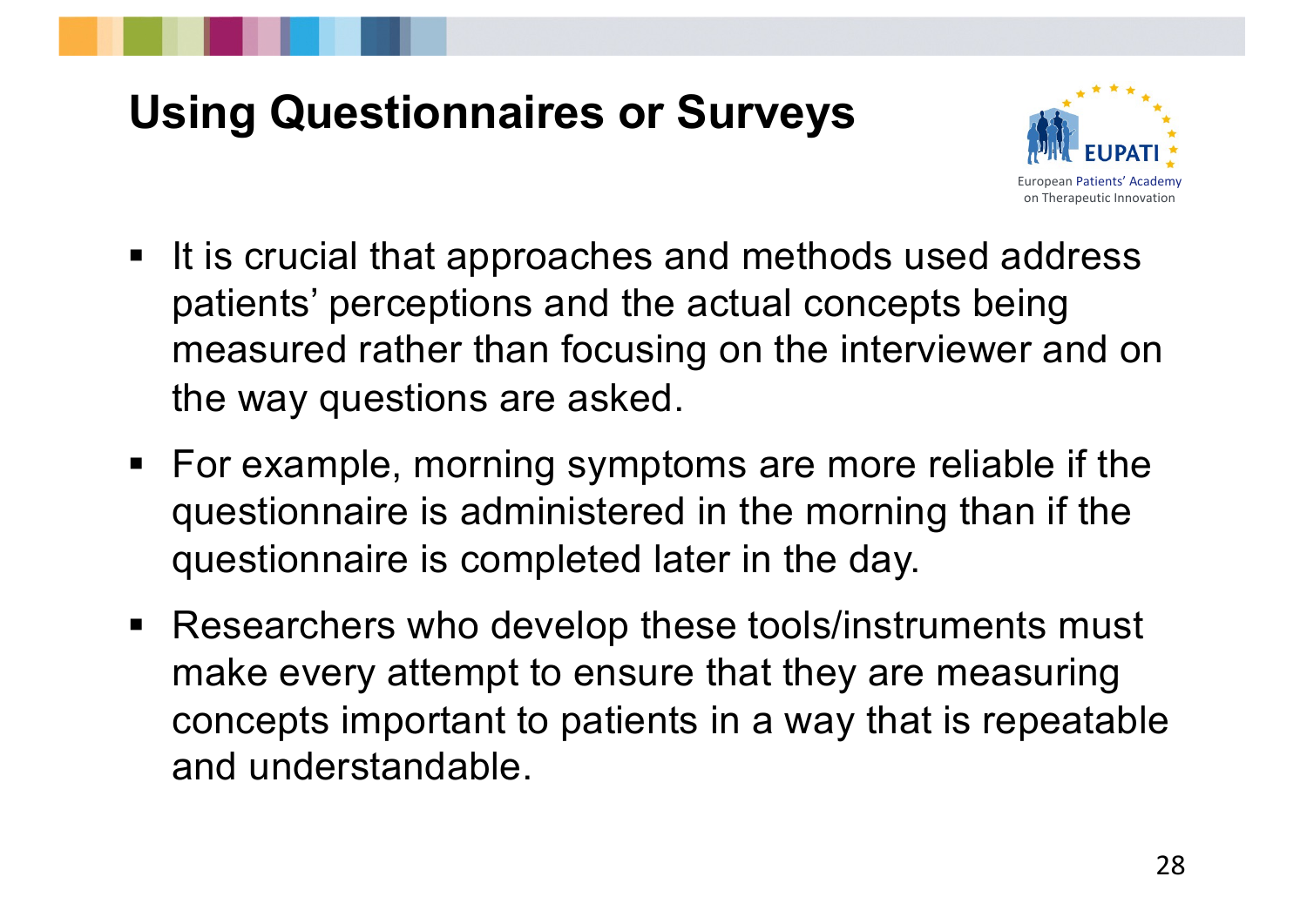#### **Important aspects to be considered in PROMs**



| <b>Property</b>           | <b>Description</b>                                                                                                                                |
|---------------------------|---------------------------------------------------------------------------------------------------------------------------------------------------|
| <b>Reliability</b>        | Measurements are repeatable and<br>consistent, and must distinguish between<br>changes in response and changes due to<br>errors in administration |
| Validity                  |                                                                                                                                                   |
| Face validity             | Measures what it is intended to measure                                                                                                           |
| Criterion validity        | Measurements of aspects that are actually<br>important to patients                                                                                |
| Content validity          | The extent to which an instrument covers<br>all key dimensions of relevance                                                                       |
| <b>Construct Validity</b> | Measurements reflect what is happening in<br>reality                                                                                              |
| <b>Responsiveness</b>     | Change in measures in response to change<br>in HRQoL                                                                                              |
| <b>Practicality</b>       | Measurements are easily obtained, and the<br>instrument is easy to administer.                                                                    |
| Interpretability          | Significance of measurements are<br>understood by clinicians or researchers<br>rather than patients and others                                    |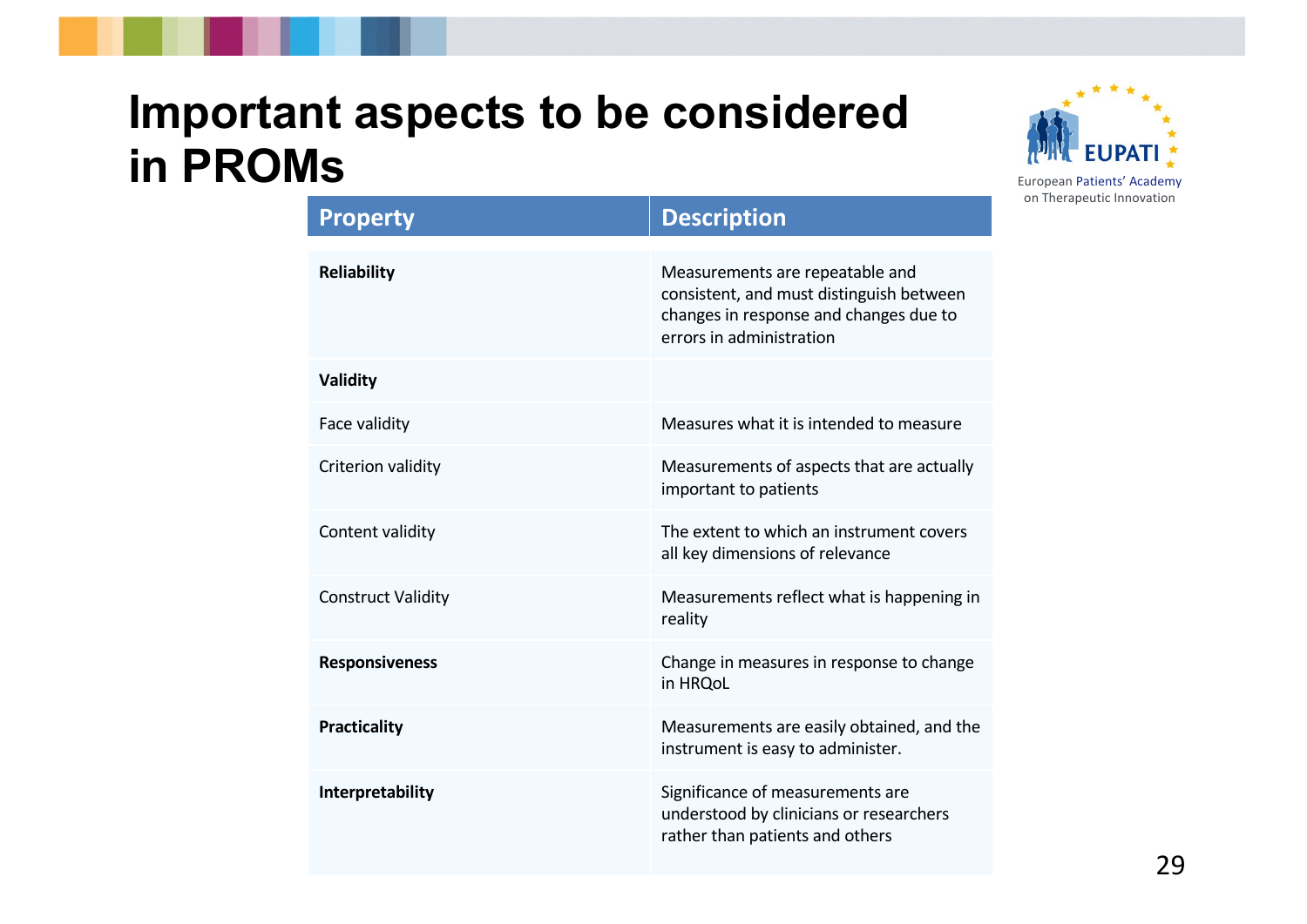## **HTA and patient involvement**



- Many health technology assessment (HTA) bodies rely on the synthesis of evidence to make recommendations regarding access to new therapies. HTA relies largely on quantitative research from clinical data and patient experience, as provided by PROMs.
- § An important part of patient involvement in the use of PROs should occur during the stages of clinical development. However, once a submission is already made for a marketing authorisation, it can be too challenging for this kind of involvement.
- Many PROMs have not been developed with the extensive participation of patients.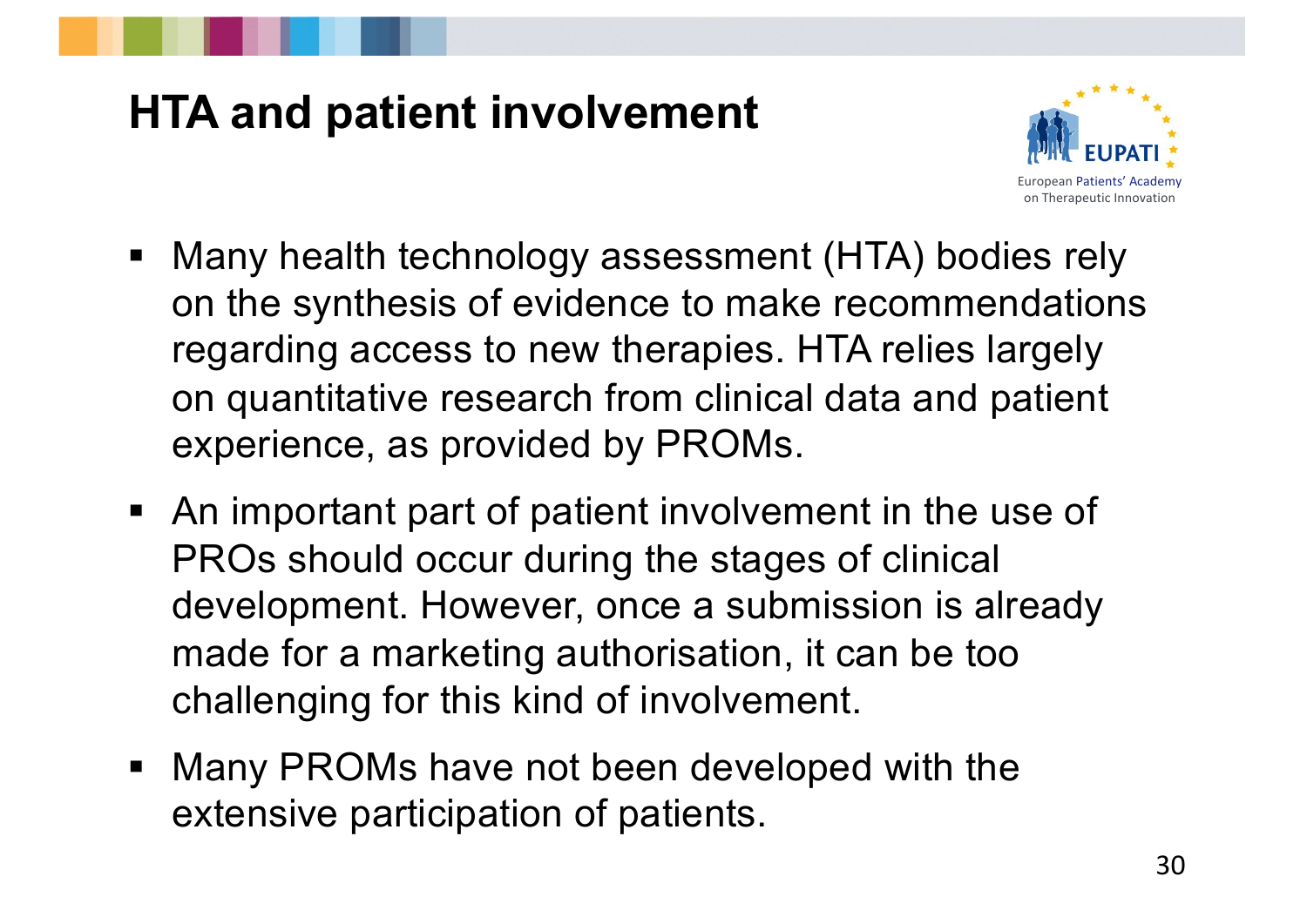## **Role of patient organisations**



PROMs do not necessarily measure concepts important to patients. There are activities patient groups can do to address this before, during, and after PROM development:

- Evaluating and reviewing PROMs,
- Identifying the need for PROMs,
- Developing and evaluating conceptual and/or theoretical frameworks,
- Providing concepts through PRO awareness,
- Endorsing PROMs,
- Highlighting needs, and
- Reviewing HTA outputs.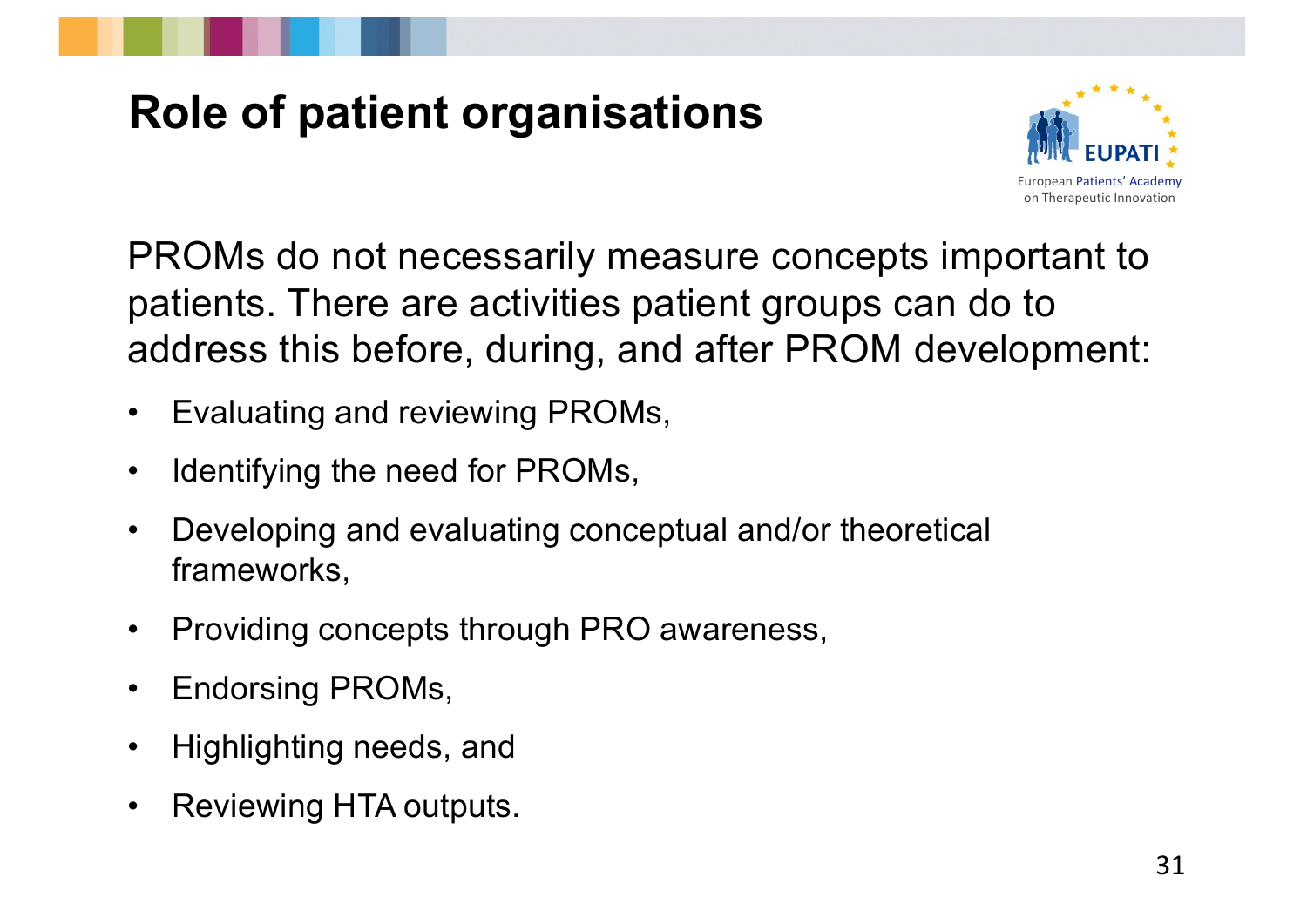#### **References**



■ Food and Drug Association (2009). *Guidance for industry. Patient-reported outcome measures: Use in medicinal product development to support labelling claims.* Retrieved 6 January 2016 from http://www.fda.gov/ucm/groups/fdagovpublic/@fdagov-drugs[gen/documents/document/ucm193282.pd](http://www.fda.gov/ucm/groups/fdagov-public/@fdagov-drugs-gen/documents/document/ucm193282.pdf)f